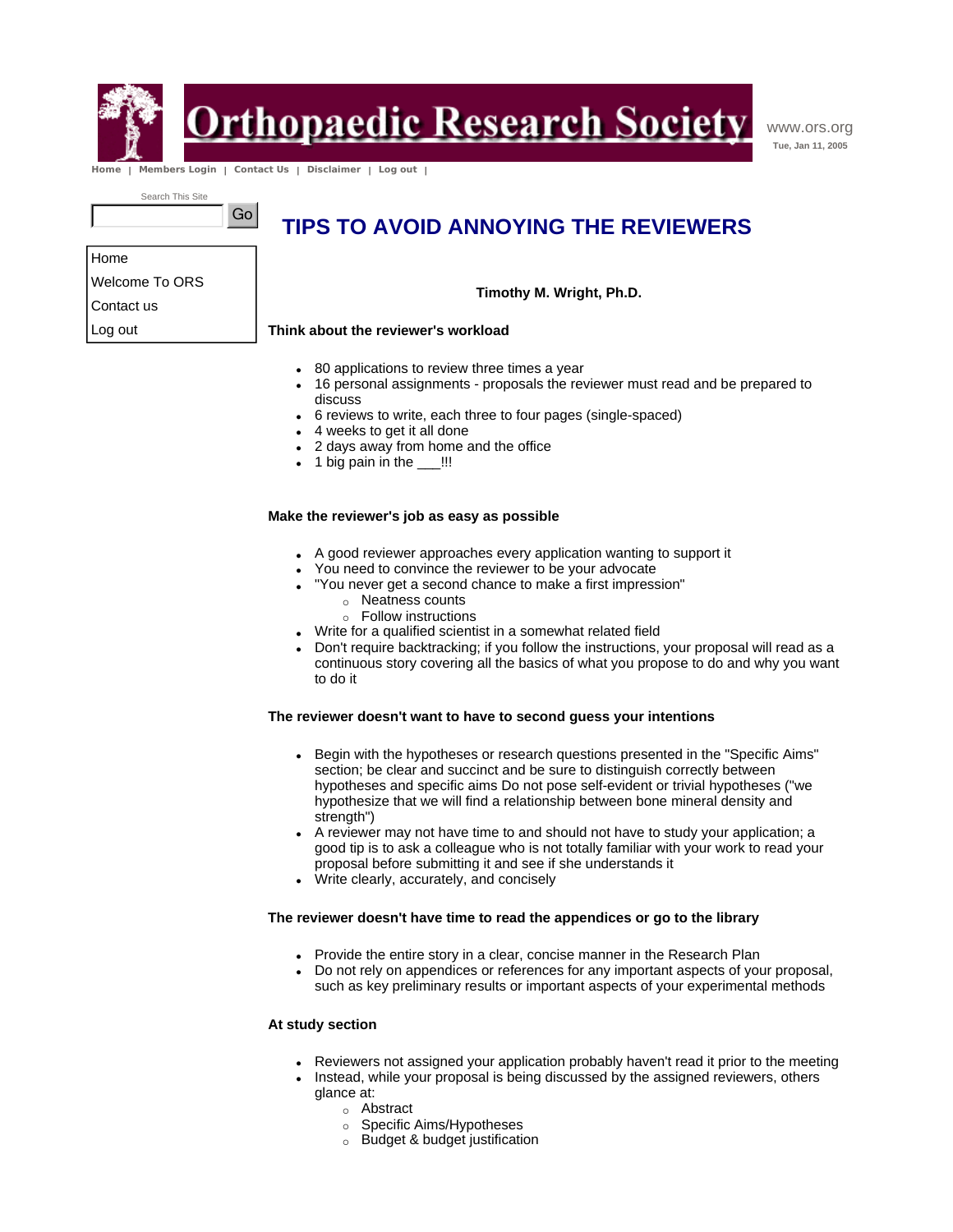- $\circ$  Biographical sketches
- $\circ$  Letters of support/collaboration
- So don't take any of these sections lightly; they are as important as the Research Plan

Revised applications

- Interpret the summary statement carefully to be sure you understand the reviewers' concerns
- Avoid sarcasm and insults in writing the Introduction to your revised application
	- o "They totally misunderstood..." ○ "They clearly don't know..."
- Highlight changes inthe simplest form; perhaps a vertical line in the margin along side new or altered sections of the application, instead of multiple highlights (e.g., don't use multiple means); it's much easier on the reviewer's eyes than reading paragraphs of bold, italicized, underlined text

### **Pet Peeves**

- The "hide and seek" hypothesis; do not bury the statement of your main hypothesis in the text of the Specific Aims page; draw attention to it by white space, bullets, or bolding.
- Too many specific aims; try to limit the number of aims to 2-4 (record in personal experience: 14!)
- The "here's everything I know" Background section; present only the most salient points in composing an argument that will make the case that your proposal will add significantly to our current understanding about a clinically relevant problem
- The "here's everything I've done" Preliminary Studies section; present only preliminary studies that support your proposal as the logical next step in a progression to testing your hypotheses
- Small font sizes (even though 10 is allowed by NIH, it is very hard on the eyes; besides, most reviewers believe you should be able to present your argument in size 12 font in the pages allowed).
- Lack of white space; format your text so that it is not too dense; use blank lines and margins effectively
- Compartmentalization Part IA2bi, etc.; too many subsections of subsections of subsections increases the chance that the reviewer will lose your train of thought
- If you didn't read it, then why should I?
	- $\circ$  Typographical errors and misspellings.
	- $\circ$  Incomplete sentences
	- $\circ$  Incorrect citations
	- $\circ$  Inconsistent format, font, or heading styles
- Acronyms, abbreviations, and jargon are confusing; they don't save much space and they often lead to confusion on the part of the reviewer
- Figures that are unintelligible (illegible?), usually because they are too reduced in size  $\circ$  The unreadable caption
	- $\circ$  Is it a datum point or is it a smudge?

### **Successful Proposals**

- An idea with IMPACT (Significance and Innovation)
- Focused hypotheses
- Reasonable specific aims that are directly related to the hypotheses
- Seductive preliminary studies (not too much, not too little, but just the right amount)
- Innovative, appropriate methods
- Clear path to strong conclusions
- Reasonable budget

Back to Table of Contents © 2002 the Orthopaedic Research Society.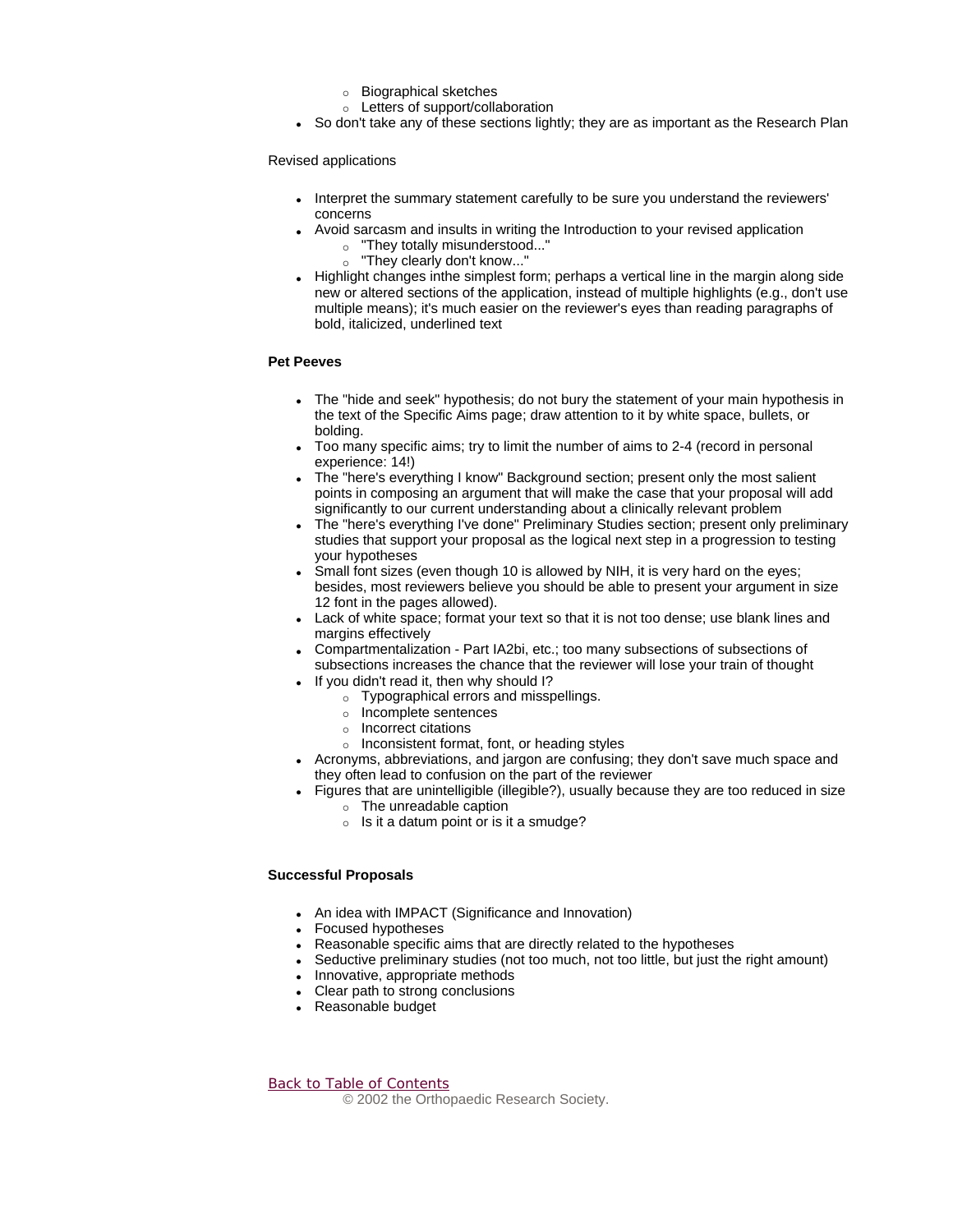

**In Primerious Contribution Primerish Primerile Society** 

www.ors.org **Tue, Jan 11, 2005**

 **Home | Members Login | Contact Us | Disclaimer | Log out |** 

Go

Search This Site

**Hypothesis/Question/Specific aims** 

Home

Welcome To ORS

Contact us

Log out

Richard A. Brand, M.D.

"Entia non sunt multiplicanda praeter necessitatem" ("The number of entities used to explain phenomena should not be increased unnecessarily")

> Occam's Razor William of Ockham (ca. 1280-1349)

#### **The Hypothesis**

The basis for any grant proposal lies in the hypothesis(es) or question(s). Evaluation of the proposal begins with the reasonableness of the hypothesis1 . That is, there must be clear logic supporting the hypothesis and any hypothesis must be clearly and unambiguously addressable or any question clearly and unambiguously answerable by the methods proposed.

William of Ockham (Ockegem) taught us to seek the simplest explanation consistent with observations. As a means to predict behavior, Occam's razor often applies in the physical sciences. One need only consider the example of Newtonian physics which predicts astonishingly well for phenomenon except at the speed of light and at the level of atomic particles. But in biology, which Elsasser notes is "unfathomably complex," [Elsasser, 1991] simple explanations rarely suffice owing to the almost inevitably elaborate chains of (causal) physical or chemical reactions underlying all biological responses. Simplistic explanations abound in the surgical sciences, yet we should still strive for the most simple explanations consistent with observations.

Any hypothesis should be supported by clear rationale. This can take the form of sound and substantive experimental observation or data, logical argument, or consensus of opinion in the literature (roughly in decreasing order of plausibility). The reader should have no question the hypothesis makes sense.

On the other hand, one should not propose a hypothesis which makes so much sense (that is, there is overwhelming evidentiary support) it becomes trivial. Popper distinguished "high" and "low informative content" hypotheses. The latter were almost certainly supportable, while the former were not. We learned little, he argued, from low informative content hypotheses. The high informative content hypotheses demand a far greater level of creativity since they are more likely to reflect novel explanations. From these we learn far more (not to mention making a proposal more exciting to reviewers).

No hypothesis is testable, and no question is answerable unless it is posed in terms of (independent and dependent) variables proposed in the experimental design. A well formulated hypothesis will imply an experimental design and vice versa.

Sometimes more or less subtle differences in wording of a hypothesis will make the difference in whether it is important and whether it is testable by the methods proposed.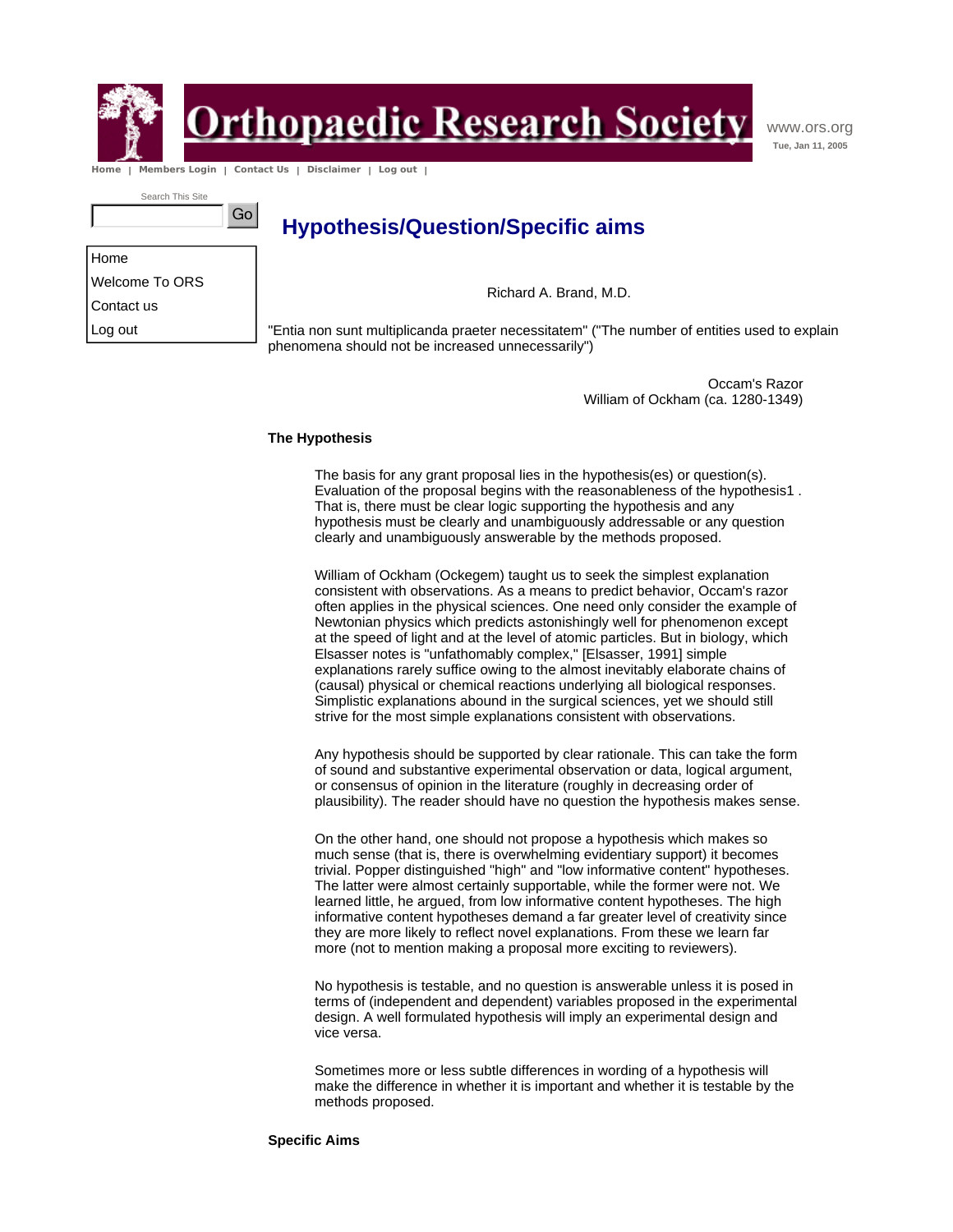The first page should contain the essence of the entire proposal. That is, it should provide: 1.) a rationale, 2.) clear, unambiguous, testable hypotheses or questions, 3.) specific aims to include general methods. A logical rationale and hypotheses or aims need take only two or three paragraphs; specific aims immediately follow.

The beginning paragraph should set the stage by saying precisely why the study is important. This should go beyond "to increase understanding…" a vague remark at best. State exactly how understanding will change the way we think about a scientific problem, the way we explain biological behavior, or the way we would change clinical practices (e.g., medical interventions, screening, prevention),

A second paragraph should provide sentence-by-sentence logic (imagine Aristotelian syllogisms: if 1, 2, and 3, then we logically and necessarily conclude 4 - 4 being the hypothesis). 1, 2, and 3 may consist of bulk of past opinion, or pure logic, or past observations or data. The stronger the source, the stronger the support for your hypothesis(es). All questions or hypotheses should be formulated in terms of independent and valid dependent measures (else they are not testable). You may or may not choose to provide citations in this section, but if you do, they should be brief (they will appear in Background and Significance).

A third paragraph may connect the hypothesis to your specific aims.

Each specific aim should logically follow the major hypothesis(es). Often these aims will be predictions of the hypothesis (e.g., the bending of light by Einstein's Special Theory of Relativity - later demonstrated). Other times they will directly address the hypothesis. Briefly describe the experimental design in one or two sentences, including independent and dependent variables.

Minimize specific aims: 2-4 major aims suffices in most cases, and more may become, or at least appear intractable or impractical.

Formulate "parallel" specific aims in which one does not depend upon the others. Avoid "serial" or "contingent" specific aims in which the second or third or fourth aims depend upon an earlier one: if the first one fails, the others fail.

### **TIPS**

- Limit Specific Aims to one page.
- Formulate no more than four Specific Aims.
- Draft and complete the Specific Aims page as the first task.

### **AVOID**

- Specific Aims formulated as "To quantify..." or "To describe..." Quantifying or describing is a means to an end, not an end. Insure you describe the "end."
- Proposing superficial "goals or objectives"
- Obvious statements of fact: "We hypothesize we can develop a model to..." One can always develop models. The questions are whether they address meaningful issues and can be confirmed.

1Throughout this document, I will use the term "hypothesis" to imply an explanation of some observed phenomenon in Nature. I could equally use the terms "theory," "view," "explanation," "question," nearly interchangeably and without implying or intending any hierarchy. When I use the term "hypothesis," presume the comments equally apply to "question."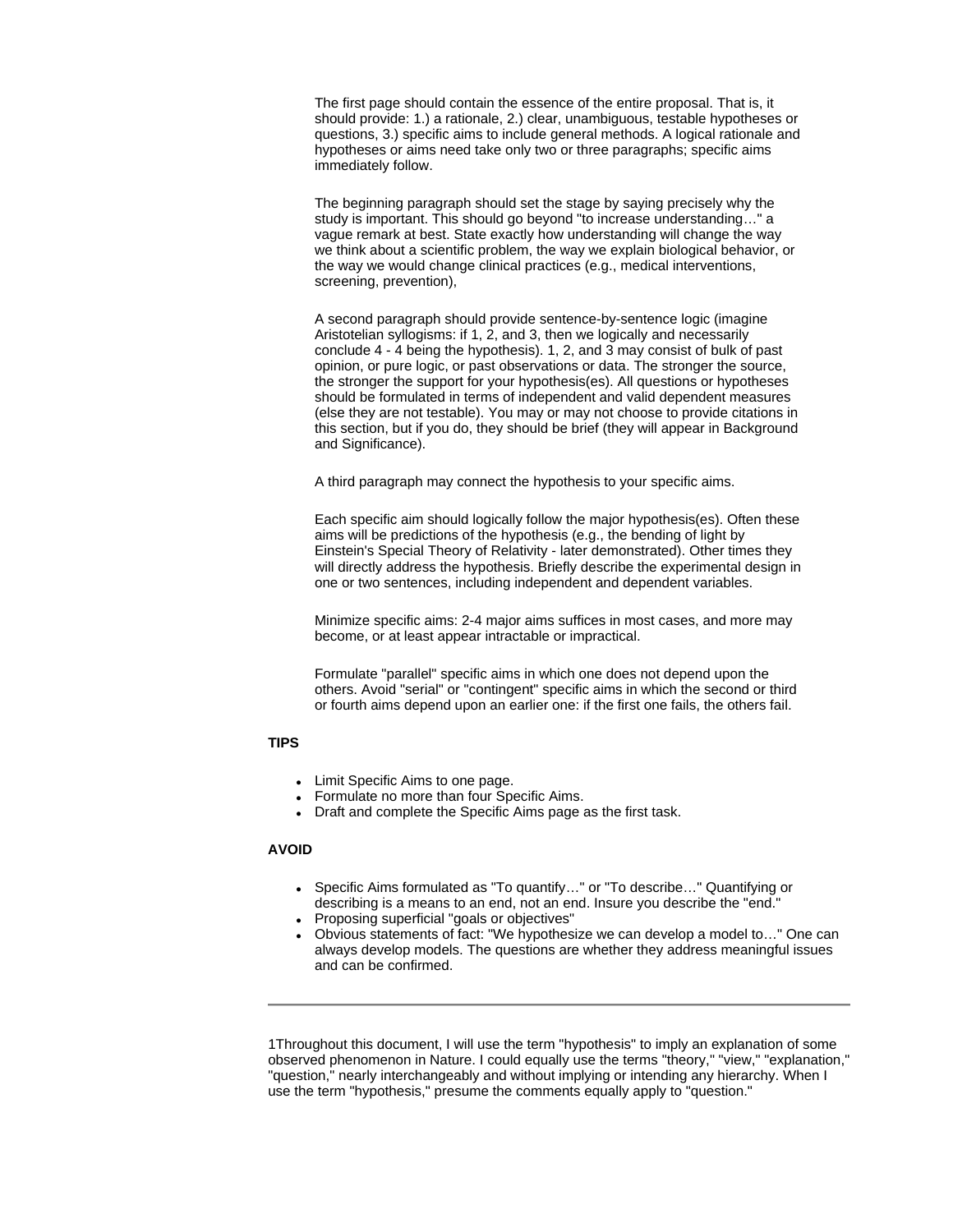

Home

Log out

**In Primerious Contribution Primerish Primerile Society** 

www.ors.org **Tue, Jan 11, 2005**

 **Home | Members Login | Contact Us | Disclaimer | Log out |** 

Go

Search This Site

## **BACKGROUND AND SIGNIFICANCE**

Welcome To ORS Contact us

**Richard A. Brand & Dennis R. Clohisy**

This section in essence amplifies the first two or three paragraphs of the Specific Aims page. The first paragraph should document the general problem is important: common, costly, troublesome, etc. The beginning paragraph should set the stage by saying precisely why the study is important. This should go beyond "to increase understanding…" a vague remark at best. State exactly how understanding will change practices (e.g., medical interventions, screening, prevention).

Subsequent paragraphs should follow the logic outlined in Specific Aims, but should substantially amplify with appropriate citations. All reviews should be representative of a field, although not exhaustive. Avoid a biased presentation of material (a common error since we tend to present information supporting our arguments, not refuting them). (It is often helpful to identify members of a review group to avoid crucial references from those individuals, although no crucial references should be neglected in any case.)

The Background section provides the applicant an opportunity to demonstrate clear and focused knowledge of the topic area relevant to the application. While those who review your application will have obviously some familiarity with your area of research, often the reviewers will not be as expert in the area as you are. Therefore insure you write a clear, reader-friendly (for the informed but "non-expert") description focusing on critical past, present and future issues involved in the research area. Knowledge must be placed within the context of current methodologies and opportunities. This section should detail how you expect this advance to constitute a significant contribution. The reader wants to know what is known in the field that is relevant to your proposal. They do not want to know everything that is known in the field. After describing what is known in reader-friendly terms, it is then your job to point out what is not known, why it is important to know it, and how you will determine what needs to be known.

Throughout the Background section, your writing should logically build towards what your contribution will be. You need to explain to the reader what needs to be done, and how your results will meet that stated need. You are setting the stage for what you expect to contribute.

The Background section should not reflect a comprehensive historical review. Attempts to do so typically leads to loss of focus and do not demonstrate a clear understanding of relevant knowledge. Focus on describing knowledge that is relevant to your proposal while acknowledging the most significant contributions in other laboratories.

Anticipate reviewer criticisms throughout. When you are aware of contradictory information, note that information and make an effective argument why it is not critical (e.g., flawed studies, not directly relevant, etc.). If you cannot make an effective argument, then apparently contradictory information must be considered in your hypotheses or line of thinking.

When the reviewer has completed the Background section, you want to have them feeling as if you had just told them a story: you understand the past, you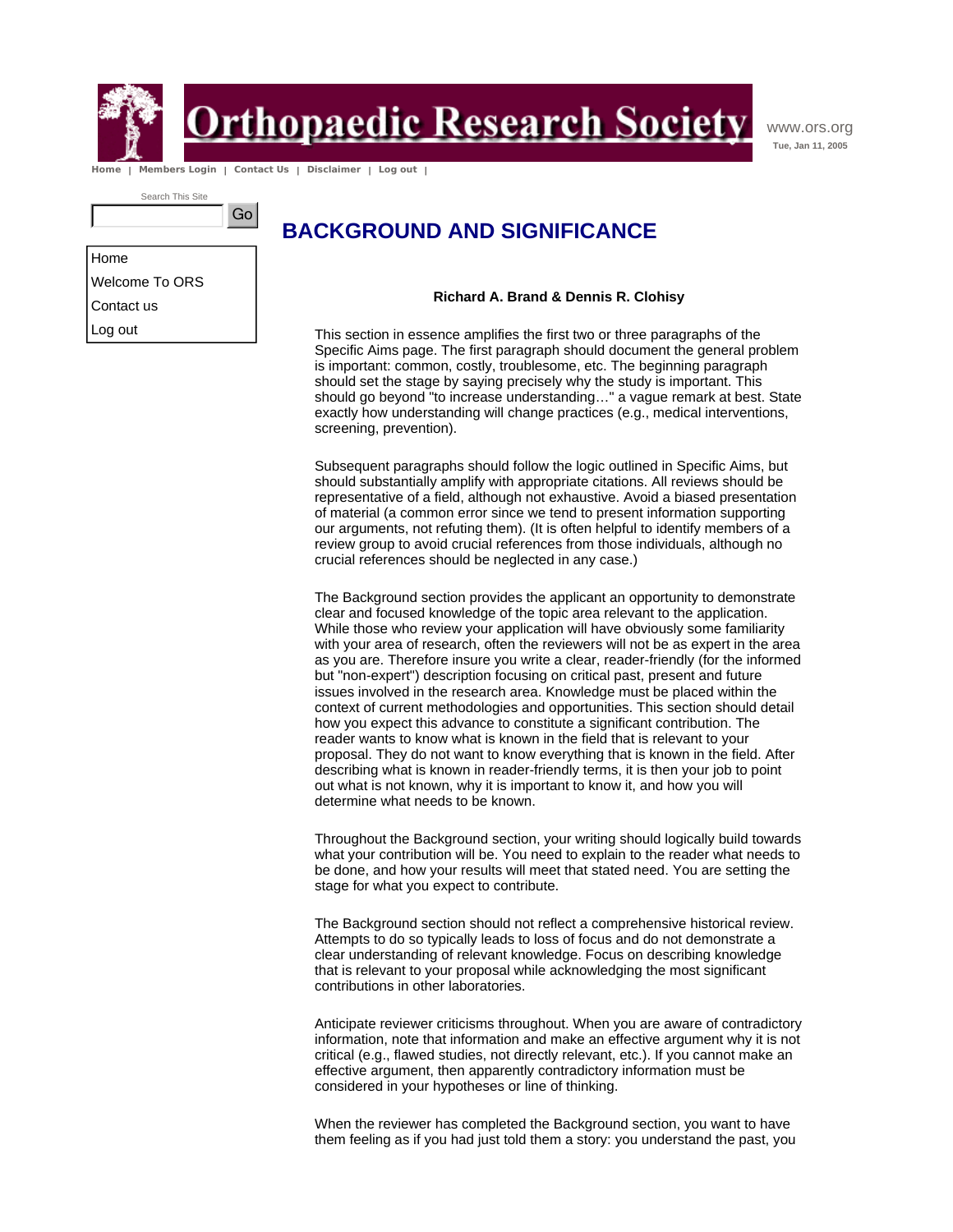understand the present, and because of your ideas, you will improve our knowledge in the future.

**TIPS** 

- Begin all paragraphs with topic sentences.
- Emphasize a specific concept or point with each paragraph (and topic sentence).
	- Insure logical flow of paragraphs (and topic sentences).
- Insure hypotheses are stated in the same words throughout the proposal
- Select concept-driven section titles (if used).
- Tell a story.
- Parenthetically refer to figures or tables; this "trick" forces emphasis on the point, not the figure.
	- Use only simple illustrations.

Parenthetically cite literature with author name and year, rather than numbering citations; this requires more space, but lets the reviewer immediately know the source rather than attempting to locate it in the citations. If your proposal is too long to do this, it's too dense! Parenthetic citation of authors also places emphasis of a statement on an idea, not a person (the cited author).

- Cite work of members of the NIH review committee if relevant and appropriate.
- Avoid excessive numbering of sections.
- Use an uncluttered format, with spacing between the paragraphs and a font of sufficient size that it's easy to read.
- Highlight critical points: summarize sections or draw conclusions in italics.
- Consider writing the Background section as the last task in assembling the grant.
- Insure your literature review and citations reflect the literature, rather than presenting a biased view.
- Allow empty lines between sections and some space on the pages around figures.

### **AVOID**

- Justifying a study by vaguely stating, "...to increase our understanding" be specific.
- Referring to statements as "hypotheses" when they will not be tested you will confuse the reviewer as to precisely what you are testing and what you are not.
- Making repetitive statements (reviewers are busy and don't like to read the same thing many times).
- Excluding key observations or references (including those of the reviewers).
- Inventing jargon: use plain English and the simplest word possible which accurately conveys
- Making non-substantive statements. These do not lend clarity. Such a statement would include:
	- $\circ$  "Many investigators have studied..." rather state upfront what they (as a group) concluded.
	- $\circ$  "We found significant differences between..." rather state you found an increase or decrease and provide levels of statistical significance when appropriate.
	- $\circ$  X was larger than Y but not significantly so..." rather, once you have determined a level of significance based not merely upon statistics but also biology, conclude X was no different than Y.
- Writing a "dense" grant. Do not pack a grant on every line just to get in more detail. While adequate detail is essential for understanding, eliminate all unnecessary detail.
- Do not try to get around the formatting policies (e.g., page and font sizes). Making the font so small the referee has difficulty reading the grant just to get in more material will NOT endear yourself to the referee.

Back to Table of Contents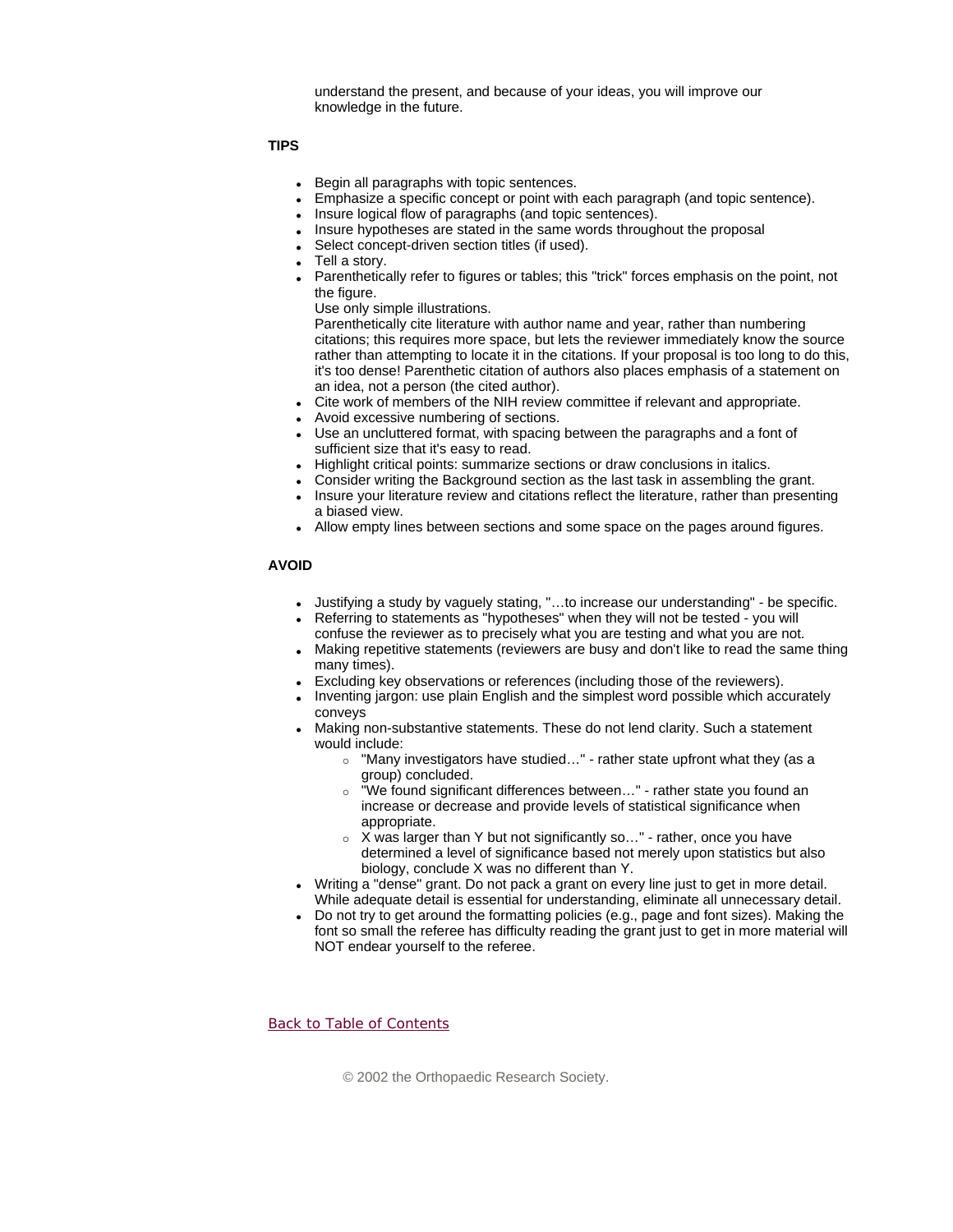

Home

Contact us Log out

## <u> Prthopaedic Research Society</u>

www.ors.org **Tue, Jan 11, 2005**

 **Home | Members Login | Contact Us | Disclaimer | Log out |** 

Go

Search This Site

Welcome To ORS

### **PRELIMINARY STUDIES/PROGRESS REPORT**

Richard A. Brand

### **Preliminary Studies**

Preliminary Studies serve two purposes: 1.) Amplify critical concepts or data you have generated and to which you have earlier referred in constructing the logic leading to your hypotheses (questions); 2.) Document your technical expertise in critical methods.

In that spirit, it is best to construct subsections according to critical concepts or methods. The following format is helpful: 1.) Sub-section number; 2.) Subsection title a declarative statement of what you want the reviewer to know (i.e., a critical concept in the logic); 3.) References (published papers, abstracts); 4.) A single paragraph outlining the major points. Below is an example of a reader-friendly subsection of Preliminary Studies following this format.

**3.1 A rapid, trigger-like response occurs in rat calvarialderived osteoblast cells (RCOB) (Mellitou et al. 1991, 1992; Stanford et al. 1992, 1995c)** RCOB (5000 cells/mm2) strained (Flexercell System, McKeesport, PA) over six days at -1 KPa demonstrated a proliferative trigger-response (17-fold difference) and a rapid phenotypic response (as measured by osteocalcin or OC expression) between only one and four strain applications per day. (One cannot convert from the vacuum units to strain owing to non-uniformity. The lower end of the range is always 0% strain, while the upper end varies from approximately 5%, at -1 KPa, to 25%, at -20 KPa. The averages lie between these extremes. Similar trends are observed for other cell lines (ROS 17/2.8 and MC 3T3-E1) and other markers that have been evaluated (alkaline phosphatase or AP). Additional studies identified other properties of temporal processing, including a refractory period in the levels of membrane-bound AP.

Additional subsections may contain technical descriptions of past approaches relevant to the current work.

Graphical data or observations often succinctly convey many points and provide a visual break for the reviewer, but also consume space. They may be needed to document you have collected the data. Insure the amount of space used conveys an appropriate amount of information.

### **Progress Report**

With a competitive renewal, the Progress Report may be constructed in a manner similar to the Preliminary Studies above, except studies related to the previous grant period should be highlighted (and an appendix provided when appropriate). The findings of a granting period will usually suggest new directions, indicating new logic (often modified from the original) for new hypotheses or questions. The data and publications of the earlier period will then be organized in a fashion to create this new logic. The organization can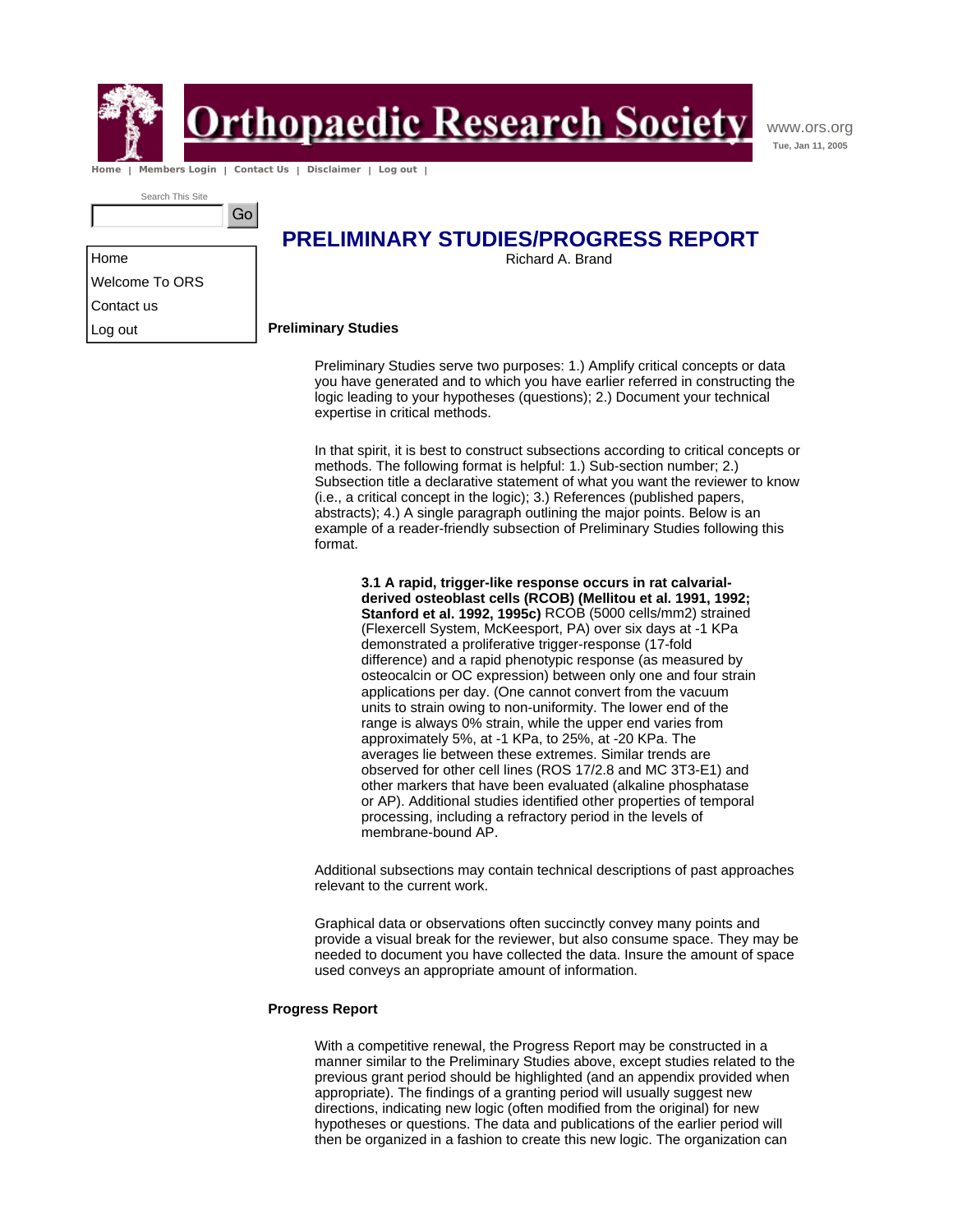be otherwise similar.

### **TIPS**

- One subsection for each critical point.
- Title of each subsection a declarative statement of some critical point.

### **AVOID**

- Avoid making any one section too long.
- Avoid stating, "We are the first to show..." chances are you are not, and even if you are it appears arrogant.

Back to Table of Contents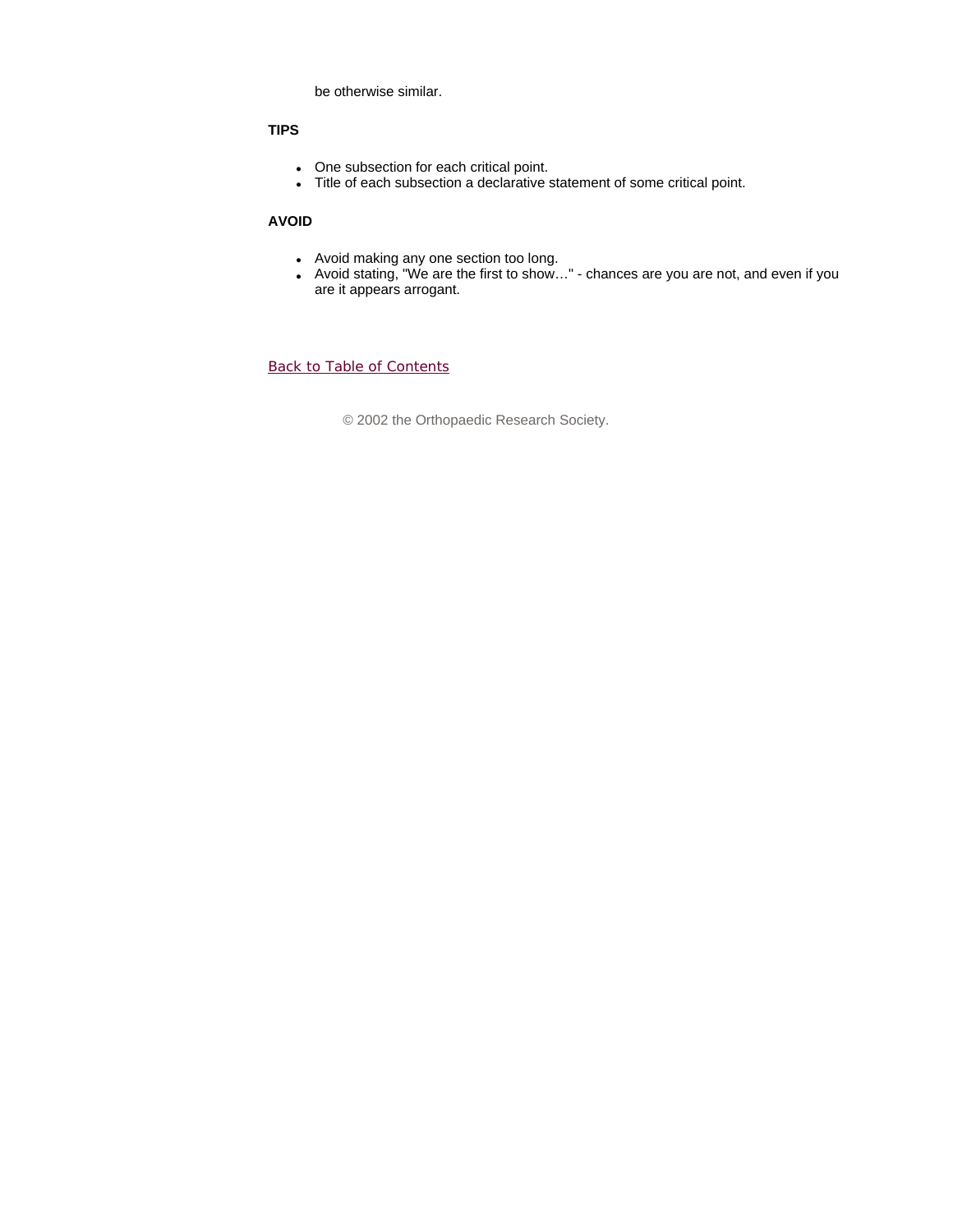

<u> Prthopaedic Research Society</u>

www.ors.org **Tue, Jan 11, 2005**

 **Home | Members Login | Contact Us | Disclaimer | Log out |** 

Go

Search This Site

### **RESEARCH DESIGN AND METHODS**

Home Welcome To ORS Contact us Log out

### **Thomas D. Brown**

NIH Guidelines specify what should be included in Research Design and Methods:

"Describe the research design and the procedures to be used to accomplish the specific aims of the project."

"Include how the data will be collected, analyzed, and interpreted."

"Describe any new methodology and its advantage over existing methodologies."

"Discuss the potential difficulties and limitations of the proposed procedures and alternative approaches to achieve the aims."

"As part of this section, provide a tentative sequence or timetable for the project. Point out any procedures, situations, or materials that may be hazardous to personnel and the precautions to be exercised."

This section is virtually always the largest portion of research plan (13-16 of 25 pages). No design/methodology is air-tight. Reviewers will know this, and upstream it is crucial to get the reviewer on your side. You are likely, in fact, the expert regarding the "nuts & bolts" of your procedures. Therefore you must "teach" the reviewer and convince them what you are doing is appropriate and adequate for the hypotheses or questions. You should write defensively and "cover your bases."

As implied in the NIH-designated title ("Research Design and Methods") this section has two parts: Design and Methods. There are varying ways to organize this section, and no one way fits all studies. With many clinical or experimental studies, an overview of design best appears first. With many techniquedependent studies, and unless "safe science," it is often helpful to explain methods first to prevent reviewer skepticism of the likelihood of success (i.e., nip criticism in the bud). Methodological novelty often equals potent grantsmanship, but insure any new method is properly validated. The more novel the method and the newer the investigator, the more it needs validation. Insure the reviewer knows what new doors your technique will open.

Your design section should include a credible power analysis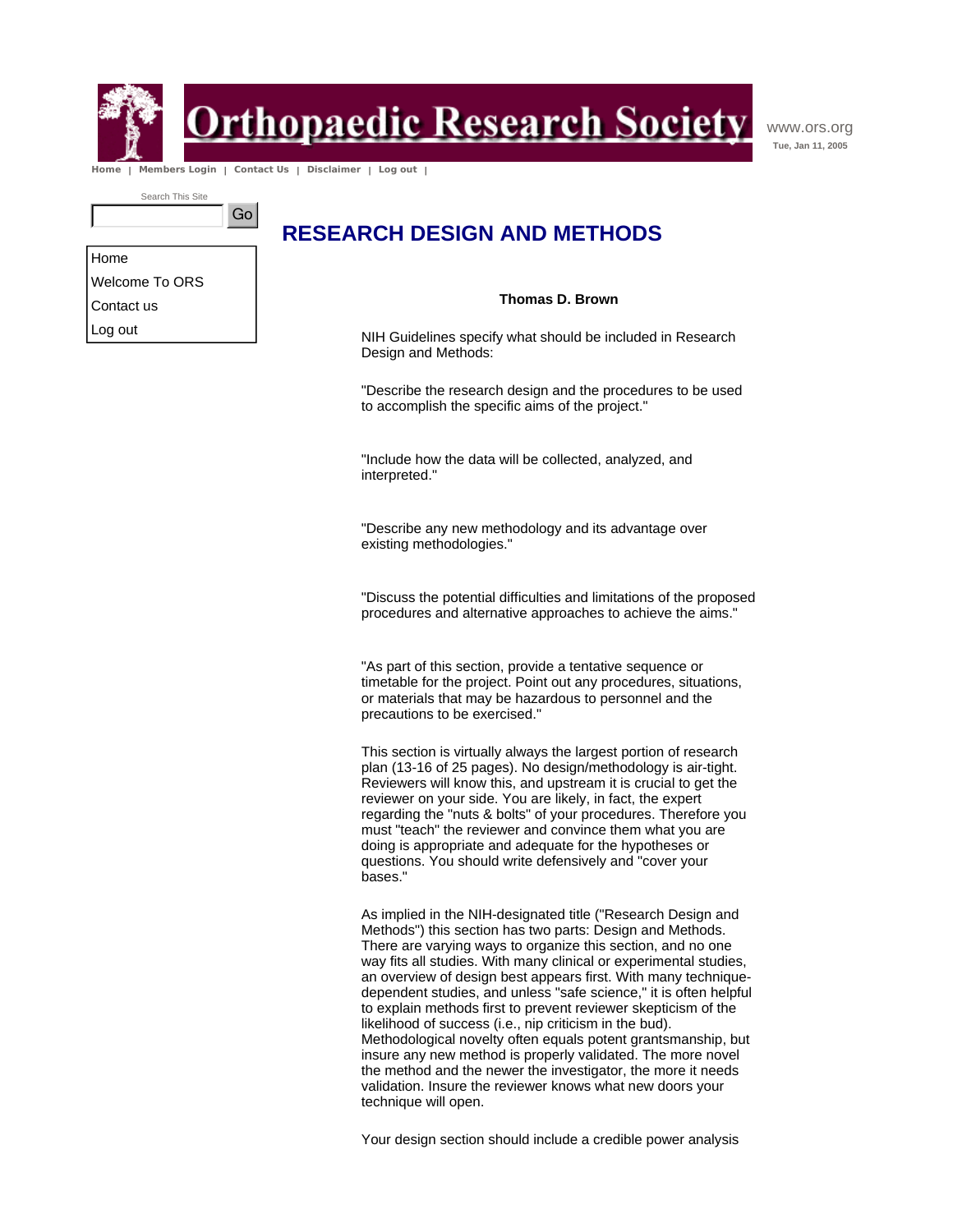where appropriate. The methods section should make clear what data will be capture and why. Include a statistics section, but view statistics as a servant, not a master.

If your study involves human or animal subjects, the study design must include rationale for choice of subjects. For humans this includes issues related to age, gender, minorities, children. Include inclusion/exclusion criteria appropriate for the hypotheses or questions. For animal studies, species and age must be justified.

It helps the reviewer to organize this section according to your Specific Aims. Each sub-section of the Design should suggest how your results will verify or refute the corresponding hypothesis. This helps to maintain reviewer enthusiasm. Avoid a study design contingent upon the result of an earlier experiment.

The role of any and all collaborations/contracts should be clear in this section. In general avoid off-site collaborations except when essential to completion of the proposal.

Graphics compactly convey a lot of information, provide a visual break for the reviewer, illustrate actual data capture, and "extends the scoreboard" for preliminary work. On the other hand, they occupy space and often reproduce poorly on reviewers' copies. Therefore it is important to use graphics judiciously.

Consider adding a final subsection on potential difficulties and limitations. Consider what issues you would raise were you a reviewer. Be forthright, but don't do the reviewers' work. Restrict it to things they're likely to note. Put serious thought into rebuttals of limitations. Devise credible work-arounds and fall-backs.

### **TIPS**

- . Insure a logical path consistent with Specific Aims.
- Provide sufficient detail that:
- Your mastery of the protocol is unquestionable
- The reviewer understands the rationale for trade-offs
- The variables being measured are clearly identified
- The data from the apparatus/assay/model are accurate, reliable & reproducible.
- The necessary logistical arrangements are feasible.
- $\bullet$  Get colleague opinion(s) re: burden of proof.
- Keep sentences and paragraphs manageable.
- Cite supporting references, critically, in context and by investigator name.
- Provide context-specific methodological rationale.
- Provide context-specific expectations of working data.
- Walk an assumed sympathetic reviewer step by step through your experiment or model.
- Be positive and confident, but not arrogant.
- Care about your techniques for their own sake.
- Help the research community advance the state of the art.
- Personalize support letters.

### **AVOID**

- Avoid an overambitious proposal; young investigators often attempt too much to make the proposal appear a "bargain."
- Avoid dense, extensive, cook-book protocols.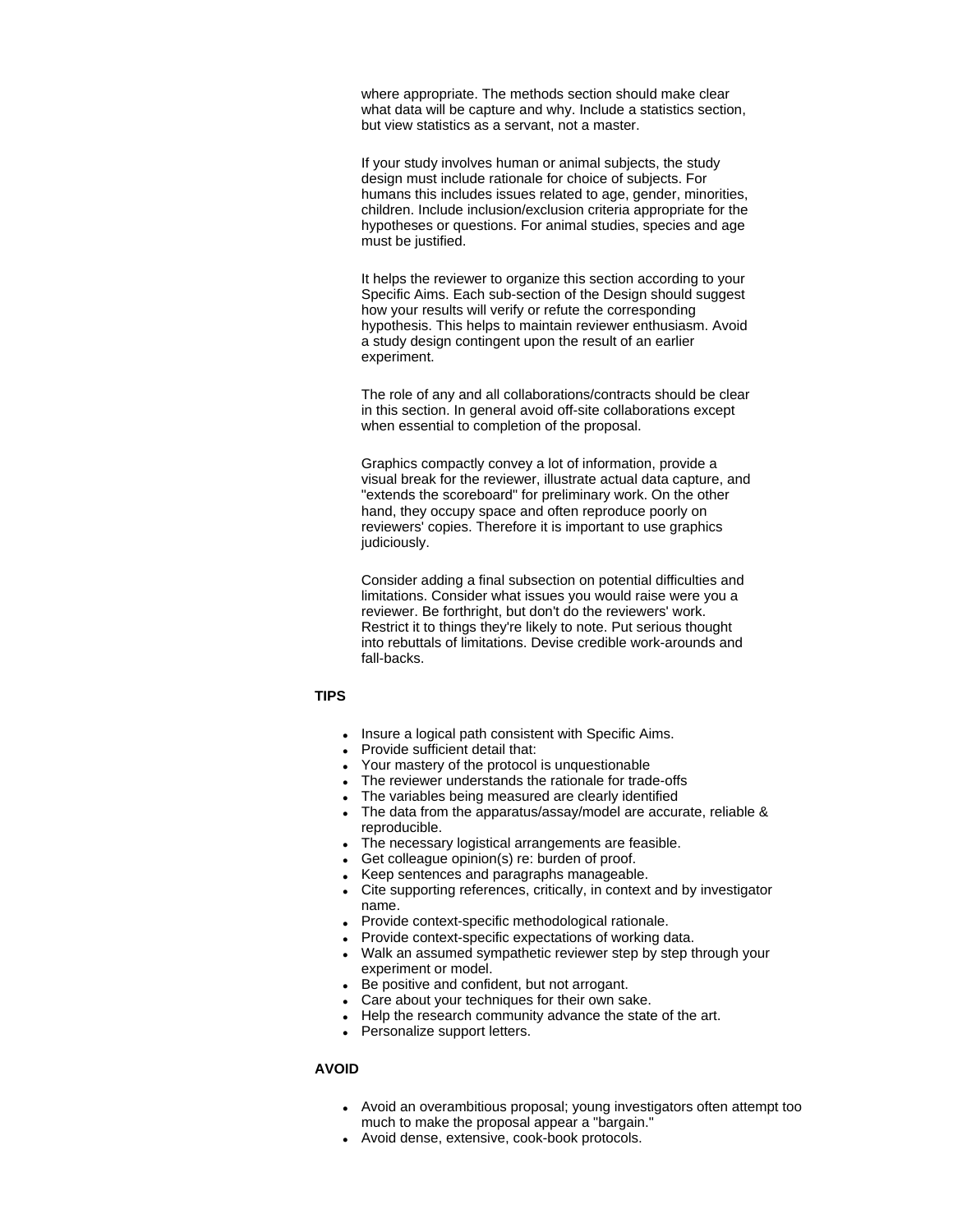

**rthopaedic Research Society** 

www.ors.org **Tue, Jan 11, 2005**

 **Home | Members Login | Contact Us | Disclaimer | Log out |** 

Search This Site



Home Welcome To ORS Contact us Log out

### **HOW TO PRESENT STATISTICS IN THE RESEARCH PLAN**

**Elizabeth R. Myers**

Your major goal when presenting statistics in the Research Plan is to describe how the analysis will answer the research question. This is your chance to show the reviewer that you understand how to use the data to answer your question (test your hypothesis). You should also give enough information so that a reviewer can evaluate the statistical approach, and you should justify the number of subjects/specimens for projects involving human or non-human animal experimentation.

Statistics can be presented as a separate section toward the end of the Research Plan (with a title such as "Data Analysis") or as recurring sections under the methods for each specific aim ("Data Analysis for Aim 1," "Data Analysis for Aim 2," etc.). In addition to a section on "Data Analysis," a separate section on "Number of Subjects" can be helpful for the reviewer.

### **Section on Data Analysis:**

For studies that involve descriptive statistics, you should list the variables to be summarized and the procedures for summarizing the dataset. Typical procedures used to summarize a dataset include calculating the mean, standard deviation, frequency, or percentage.

For studies that rely on analytical statistics, you should list separately the major independent and dependent variables ("independent" variables are those factors either controlled by the investigator or chosen as predicting variables in an observational study; "dependent" variables characterize response or outcome). Describe the appropriate statistical approach, which is typically hypothesis testing or confidence interval estimation. Do not forget details such as the alpha level (the probability of concluding that there is an association when in reality there is no association) and the basic assumptions of the statistical approach. Supply a reference if the statistical approach is not well known. Provide the name of the computer program to be used for managing data and performing statistical tests. It is also important to discuss alternatives to your proposed statistical approach if assumptions of the test are violated.

At the end of the section on Data Analysis, try to close the loop by giving a brief interpretation of anticipated results. This interpretation is particularly valuable for complicated study designs.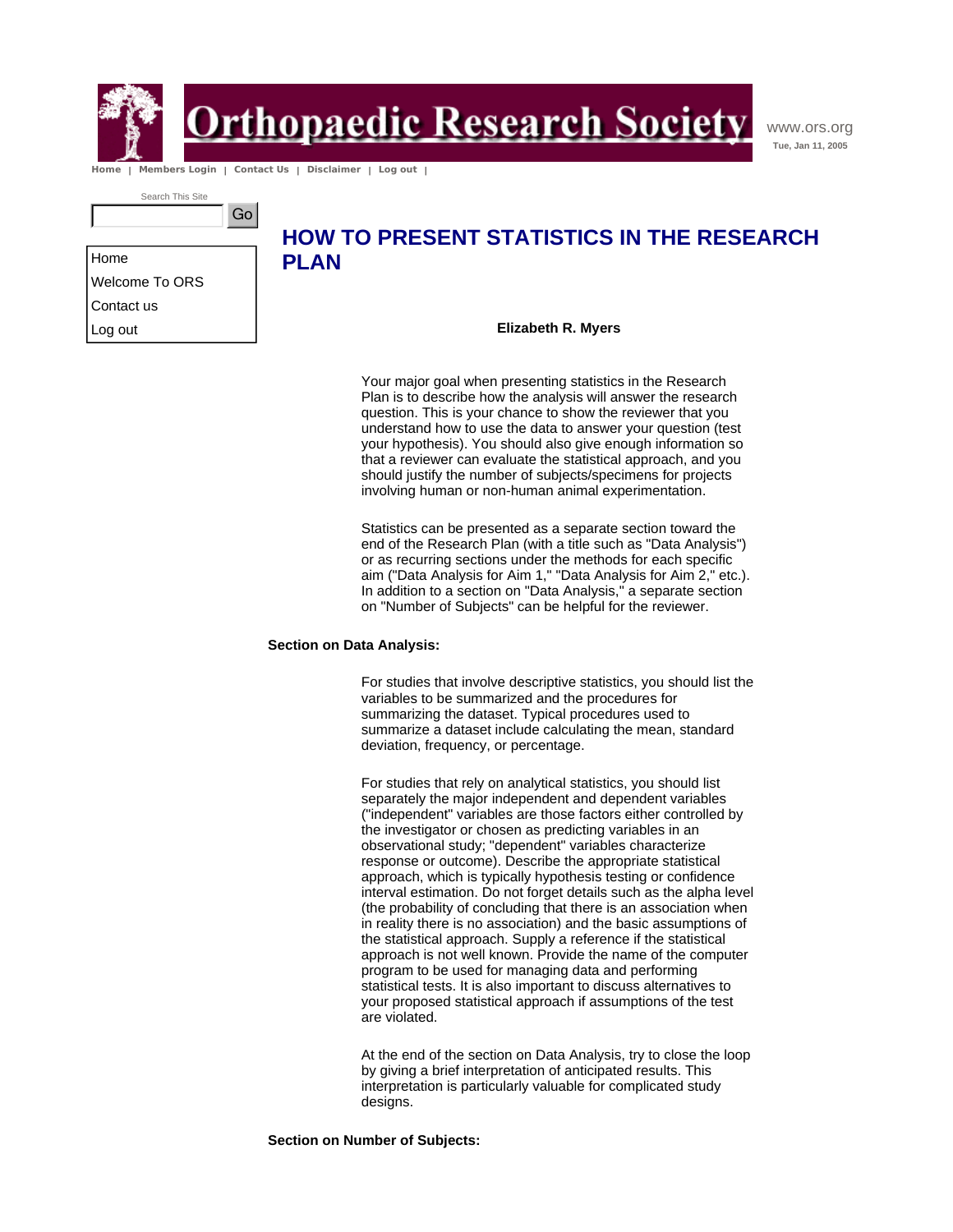This section is crucial for any study proposing to use human subjects or non-human animals. You must illustrate that enough data will be collected to support the proposed analysis.

A determination of sample size is also called a power analysis. In essence, you are describing the results of a previously performed power analysis in this section of your grant application. Therefore, you must state all assumptions, values, and methods that went into the power analysis. Then you must state the results.

First, describe the variable (or variables) that was used as the primary dependent variable in the power analysis. In multifactorial studies, it is also important to power the study on the dependence of that primary outcome variable on the independent factor considered central to answering the research question. For example, if you propose to investigate the differential response of women versus men to a therapy, you would want to power the study on the interaction term between the two factors of gender and treatment. Reiterate the statistical test you propose to use to analyze the data, and make it clear to the reviewer that you used the formula specific to that particular statistical approach in the power analysis. List the alpha value and beta value (the probability of concluding that there is no association when in reality there is one). Describe the effect size (the degree to which an independent variable has an effect on a dependent variable), and give a good explanation for the scientific importance of the chosen effect size. If you used values for standard deviation or predicted differences from the literature or your own preliminary studies, make this clear. Last, give the results of the power analysis as number of subjects. A table or graph can be an effective way to present the numbers determined for each aim of the study.

You should be aware that a power analysis is a "ball park" estimation. Number of subjects is dependent on alpha, beta, and effect size. Relatively small changes in any of these parameters can have a significant influence on the estimated number required to detect effects. You may want to discuss the limitations of your power analysis if applicable.

It is important to consider the number of subjects for several reasons. Clearly, as both researchers and members of society, we all want to avoid killing animals or testing humans needlessly. With regard to research, you want to enhance the probability that an important effect will be detected. With regard to effective grant writing, you want to demonstrate to the reviewer that you have been careful and methodical in your study design.

### **TIPS**

- Provide enough information for a competent colleague to reproduce the analysis
- Separate the description of statistics from other methods with a header such as "Data Analysis"
	- $\circ$  Describe the major independent and dependent variables
	- $\circ$  Describe the appropriate hypothesis test or interval estimate
	- $\circ$  State statistical hypotheses a priori
	- $\circ$  Give a brief description of how you will interpret the analysis
- Separate the description of the power analysis from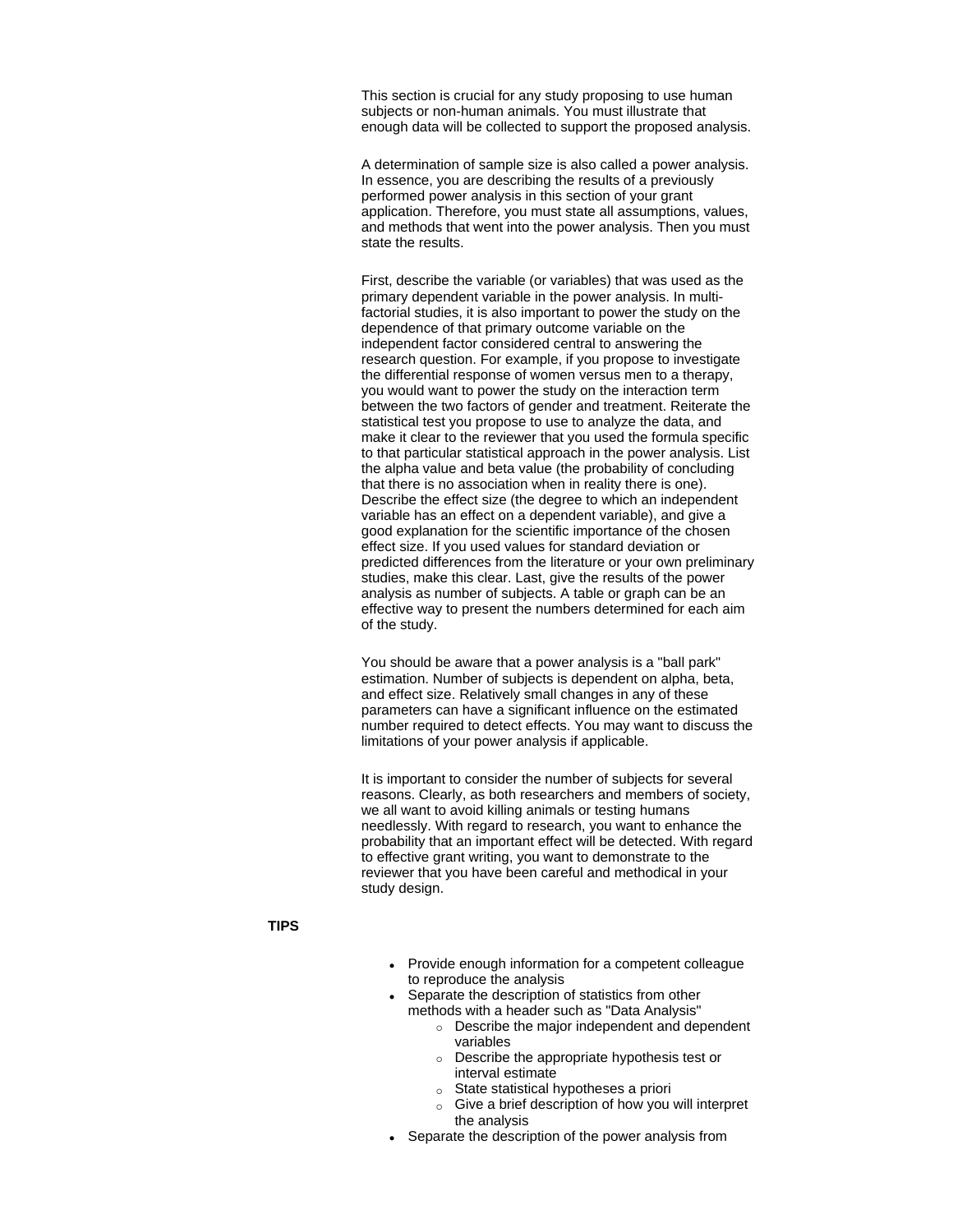other methods with a header such as "Number of Subjects"

- $\circ$  Power the study on the dependent variable of primary interest
- $\circ$  Power the study on the dependence of that variable on the independent variable of primary interest
- $\circ$  Provide the assumptions and values used in the power analysis
- $\circ$  Unless you have good reason, use alpha=0.05
- $\circ$  Use beta £ 4 times alpha
- $\circ$  Use the formula for the power analysis that corresponds to the specific statistical test proposed under "Data Analysis"
- $\circ$  Use an effect size that is scientifically important and explain this in the proposal

### **AVOID**

- Proposing overly complicated designs with too many factors
- Giving too much information on statistics (don't give a statistics lecture)
- Proposing an under-powered study
- Using the formula for a t-test to determine the sample size when your study is more complicated than a simple comparison of two groups
- Using an effect size that has little or no clinical or scientific impact

### Back to Table of Contents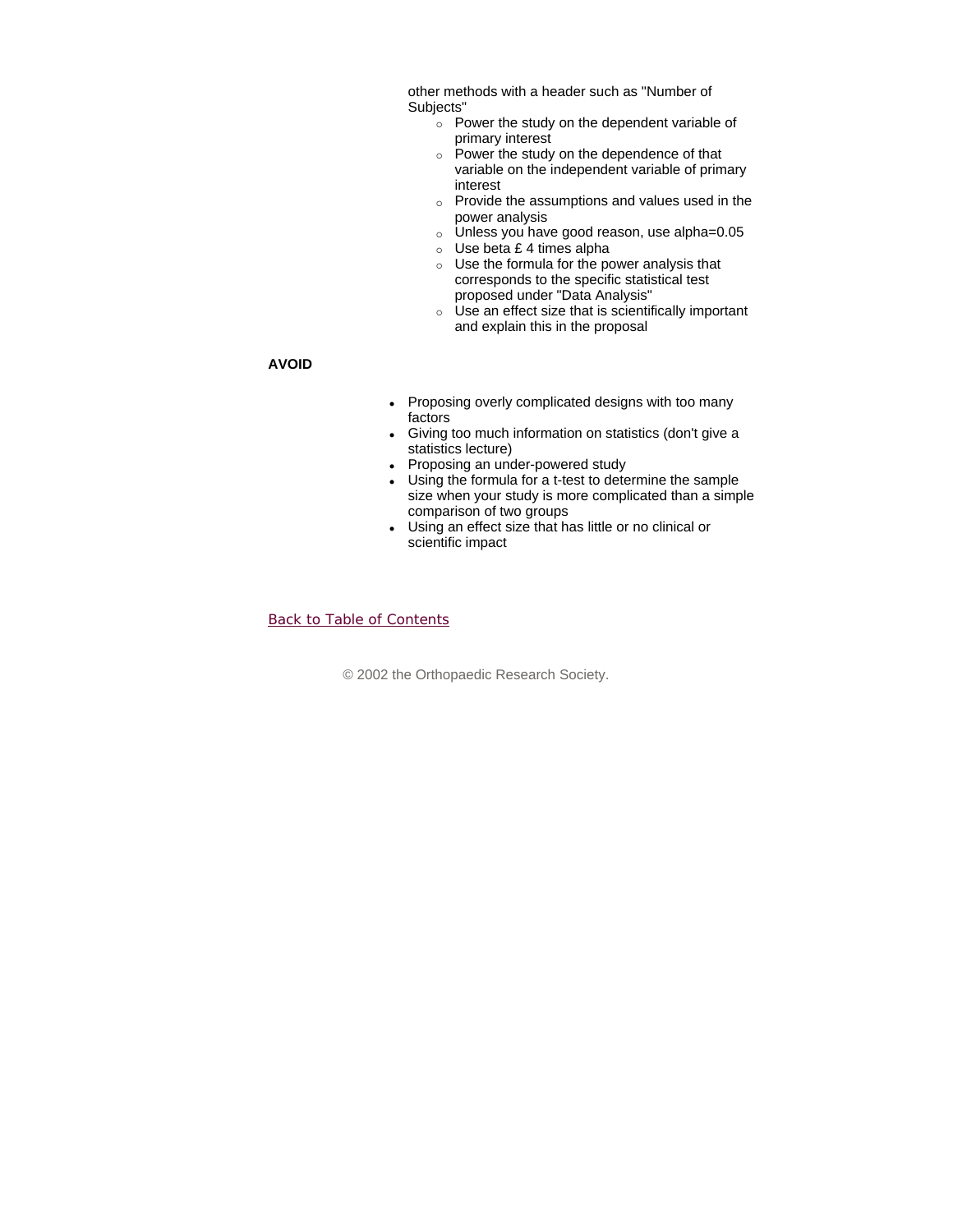

Home

Contact us Log out

# **Drthopaedic Research Society**

www.ors.org **Tue, Jan 11, 2005**

 **Home | Members Login | Contact Us | Disclaimer | Log out |** 

Go

Search This Site

Welcome To ORS

### **HUMAN/ANIMAL USE CONSIDERATIONS**

**Gary Friedlaender**

### **Protection of Human Subjects**

It is the purpose of the Human Investigation Committee (HIC) or Institutional Review Board (IRB) to establish and implement policies that: 1.) safeguard the rights and welfare of human subjects; 2.) protect the interests of investigators. This requires: 1.) balancing risks and anticipated benefits; 2.) informed consent; 3.) equitable selection of subjects.

To meet these requirements, one needs a purpose, background, location, duration, research plan (including statistical analysis), economic considerations, and a complete description and justification of the subject population. Issues related to the latter include numbers of subjects, ages, gender, inclusion of minorities, children, special groups (mentally disabled, prisoners, etc). In addition, complete inclusion-exclusion criteria are required.

Risks must be described and assessed and alternatives to the evaluation procedure or intervention (as appropriate) explored. The investigator must demonstrate how risks will be minimized, what treatments will be offered if a complication ensues, and who treats the subjects as well as who pays.

Fully informed consent procedures include how, where, and by whom the study will be conducted. An informed consent form should include a subject information sheet with an invitation to participate, the study purpose, the selection criteria, a description of all procedures involved, the risks and inconveniences to the patient, any benefits to accrue either to the subject or society, economic considerations (such as additional time away from work), and a description of alternative evaluation procedures or treatments. Confidentiality must be insured. Note whether the subject will receive compensation for participation. Finally, the consent must include a statement noting the subject has a right to question all aspects of the study, and there will be no prejudice for treatment if they choose not to participate.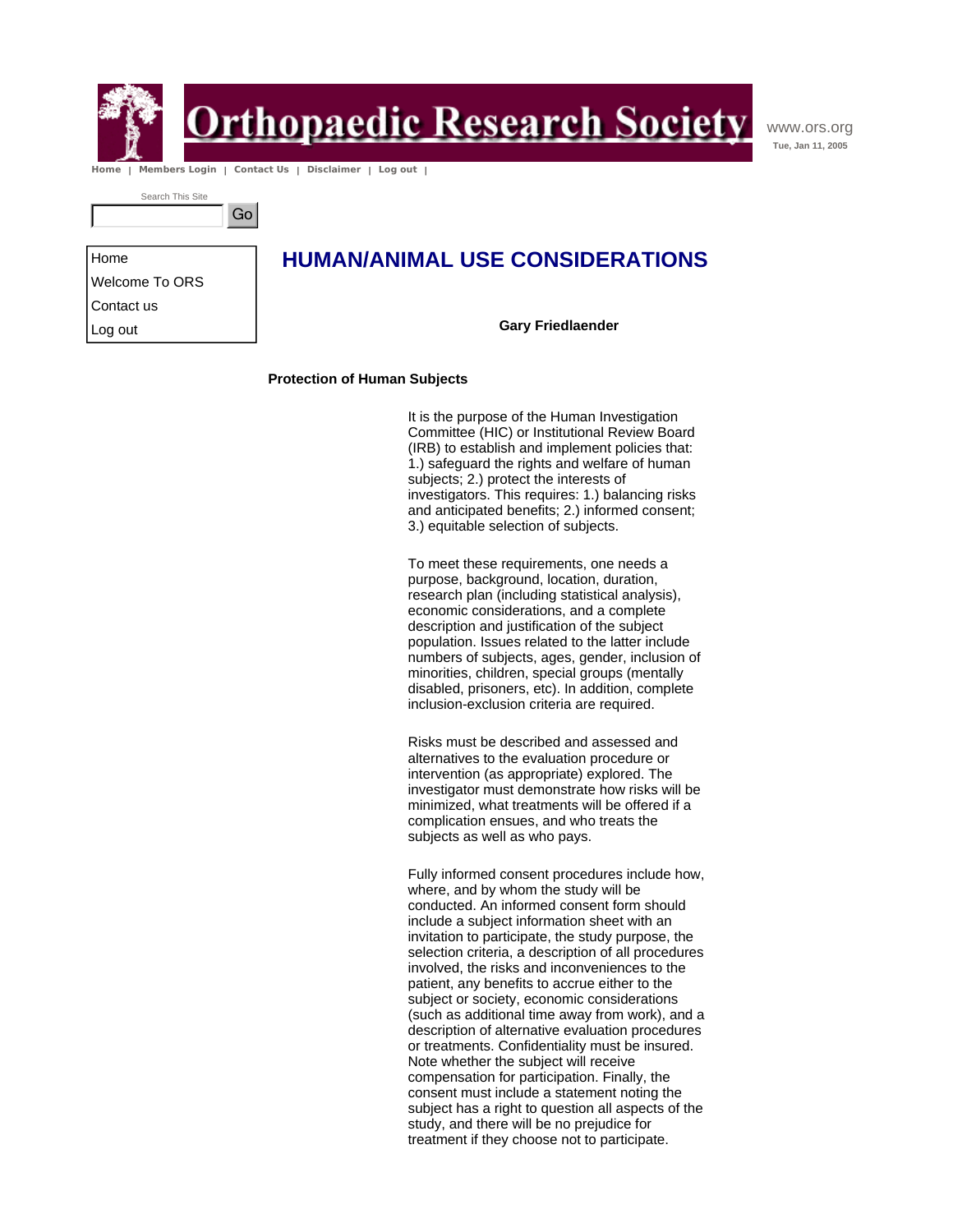Special explanations or consent forms may be required for children, mentally disabled, prisoners, patients with diseases causing societal prejudice (e.g., HIV).

### **Animal Welfare**

The welfare of animals used in the course of research is usually assured through the oversight of an institutional Animal Care and Use Committee. As with studies involving human subjects there needs to be a complete description of the research plan. However, special consideration must be given to species, age, gender, numbers of animals, anesthesia (terminal and survival experiments), discomfort (survival surgery), hazards, genetic alterations. One must specifically justify the use of animals (as contrasted to in vitro approaches, analytic models, or even humans), the choice of species.

Hazards include infectious and chemical, physical, or irradiation agents. In the case of certain toxic chemicals or radiation materials, waste disposal arrangements must be specified.

Veterinary care must be outlined to include: minimization of discomfort, anesthesia, analgesics, antibiotics. In the case of any study involving animal sacrifice, the methods of euthanasia methods must be provided.

Finally, any federally-funded proposal requires accredited animal care facilities. Housing and any treatment sites (e.g., surgery) must be provided.

### Back to Table of Contents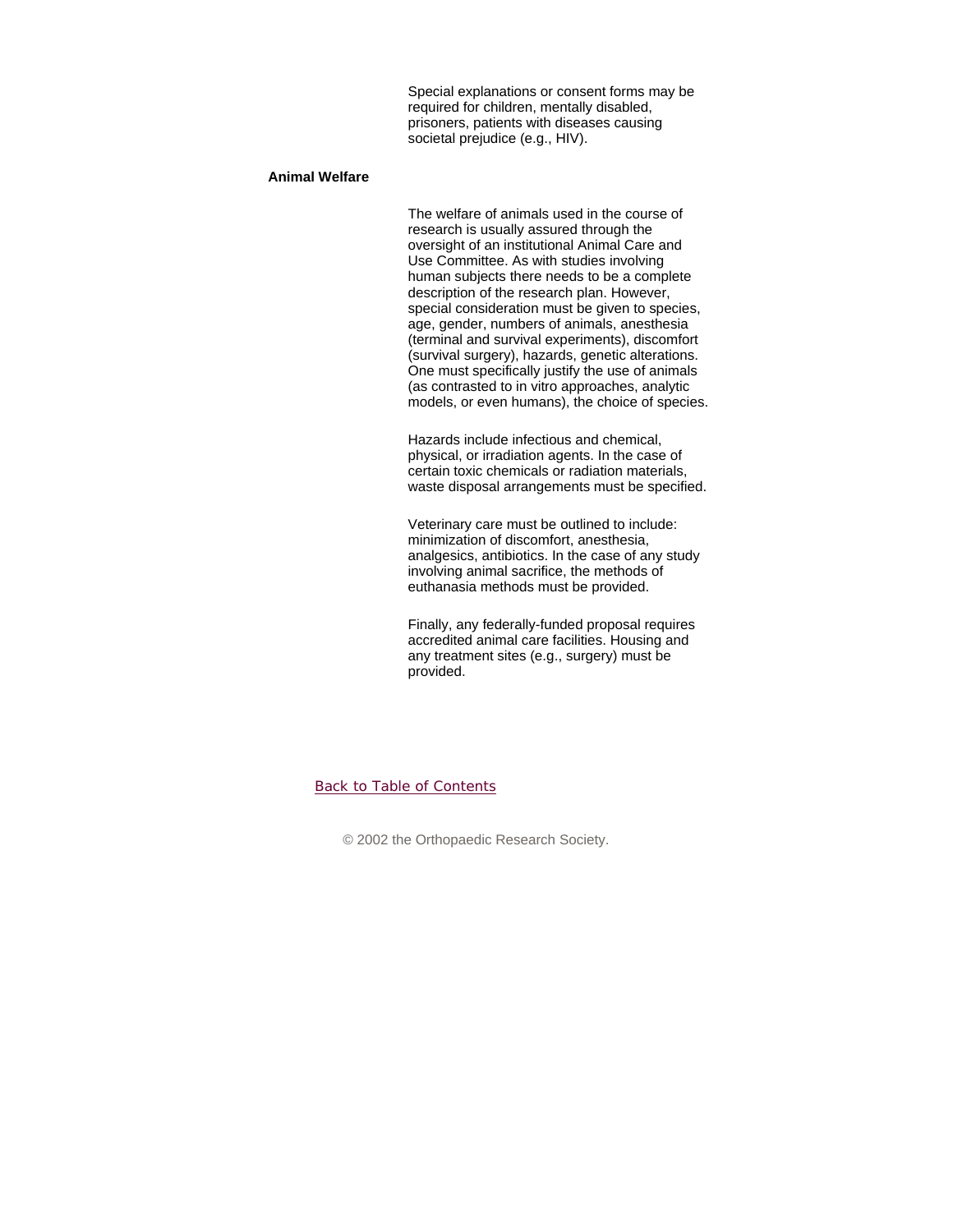

# <u>rthopaedic Research Society</u>

www.ors.org **Tue, Jan 11, 2005**

 **Home | Members Login | Contact Us | Disclaimer | Log out |** 

| Search This Site |  |
|------------------|--|
|                  |  |

Home Welcome To ORS Contact us Log out

**Barbara D. Boyan**

**Jack L. Lewis**

**Personnel** 

**BUDGET** 

Justify each person who will do substantial work on the grant and will get paid on the grant. Be detailed (2-3 lines) in describing duties; show that you have thought about this. Make sure there is someone to perform all needed tasks, and the expertise is included for all more complex tasks. Emphasize special expertise where present.

Remember to pay yourself. As PI you will always design experiments, analyze data, and write manuscripts and reports. Reviewers know this, but do not always know the magnitude of this work, therefore you must tell them. If you anticipate doing technical tasks (e.g., performing surgery, running gels, culturing cells) you should note this. Otherwise, state whom you will supervise. In general a PI will spend 15-25% of his or her time, although there will be exceptions outside of these guidelines.

Today, most science is multi-disciplinary and inter-disciplinary. Your proposal will likely include colleagues that must be paid. Generally, the minimum salary for senior participants is 5%. Anything less will be suspect, suggesting that the person will not really do anything but is being used to make the proposal look good. Senior research associates may be typically included for >25% and postdoctoral Fellows 50 to 100%. Insure they will do what you say they will do and that it actually requires the amount of time you indicate. Study Section accepts the reality of your life: they do not expect your fingers to do the actual work. They do expect post-doctoral fellows to get their hands wet, however.

### **Consultants**

If you need a consultant (or two, or three), you need a consultant. Don't get carried away and do keep your budget request relatively small. Consultants are colleagues who are as committed to the project as you are. Justify, justify, justify. Be sure their letter of commitment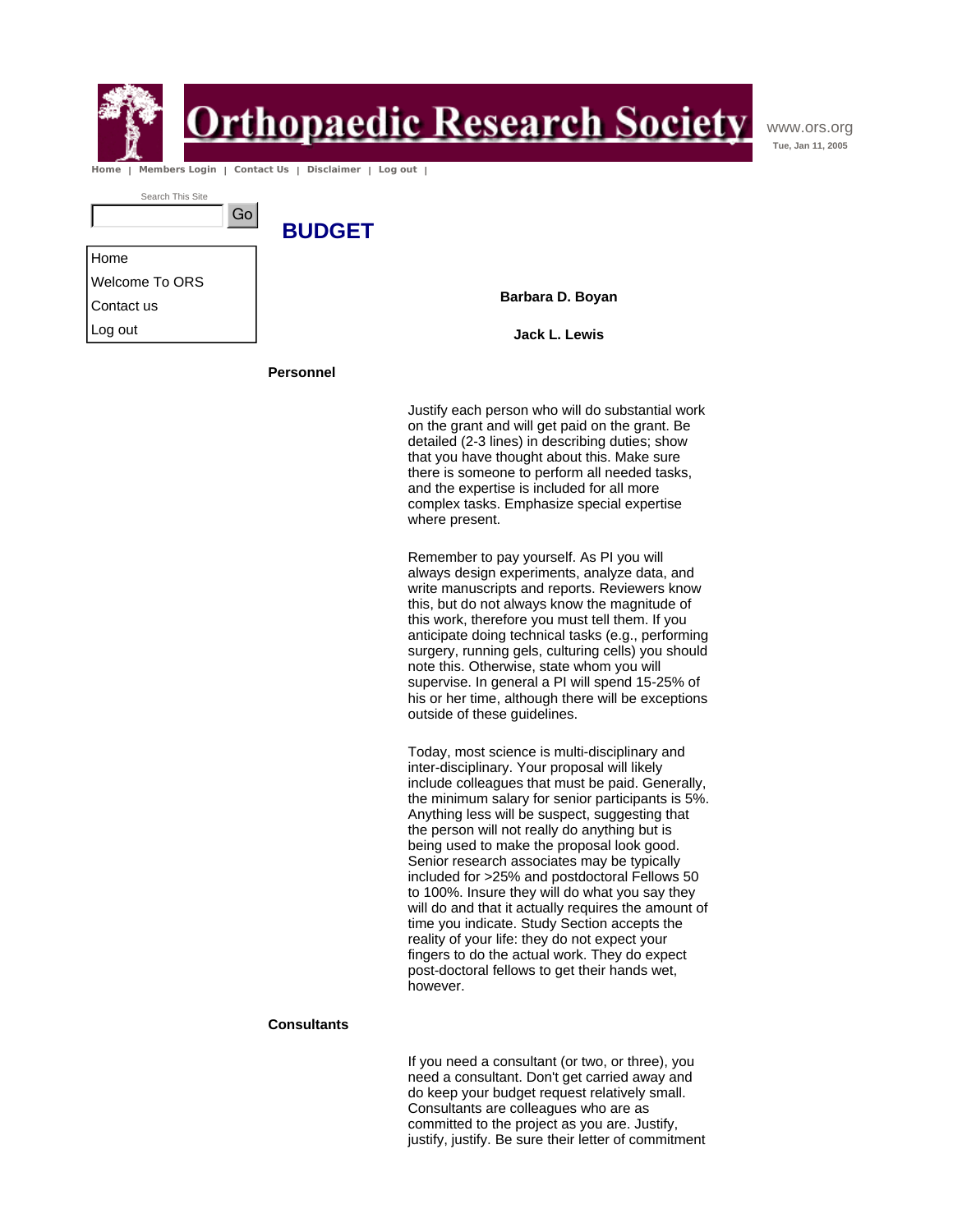is personalized, strong, and states what contribution they will make to the project. Write it for them (you know what you want), e-mail it to them, and ask them to edit it and print it on letterhead. Remember to include the title of the proposal at the top of the letter or in the text of the letter to relieve Study Section of any concerns that the consultant has never heard of you before.

#### **Equipment**

In general major new equipment is budgeted in Year 1 since it ordinarily takes time to purchase, debug, and otherwise become familiar with its use. Ask for what you need, including replacement of current equipment. Consider replacement costs in out-years. But, justify, justify, justify. If you need something big and expensive, be sure that you can't rent time on someone else's equipment, or make it clear that you will use it every day, day after day, for how ever many years you will be in science.

### **Travel**

One trip per year for the PI and co-PI, not to exceed \$1,500. If you really live in Timbuktu and advanced purchase econoclass airfare is always >\$1,500, prove it in your justification.

### **Supplies**

You have to have them. Ask for enough money to buy what you need, but you must calculate the minimum costs to do what you propose to do (e.g., 3 Ab kits, one set of pipettes, etc.). Costs will change by year 2, but NIH specifies increases for inflation unless you can justify more. Justify expenses for animals. Make a table with number, purchase costs, surgery costs, and housing per diem. Make clear if you divide the costs over several years.

#### **Other Expenses**

Research is expensive. Remember to include such items as: publication costs (page charges, color prints, posters, etc.): \$2,000, radioactive waste disposal (may be an indirect), ultrapure water, service contracts and routine lab maintenance pro-rated to grant use, dishwashing services, etc. Don't just list, tell why you need them.

### **Consortium Costs**

These may apply to colleagues at different institutions with independent budgets ,colleagues at your institution but in different budget entities (labs, departments, schools, etc.). The same care must be taken in preparing their budget. You must justify the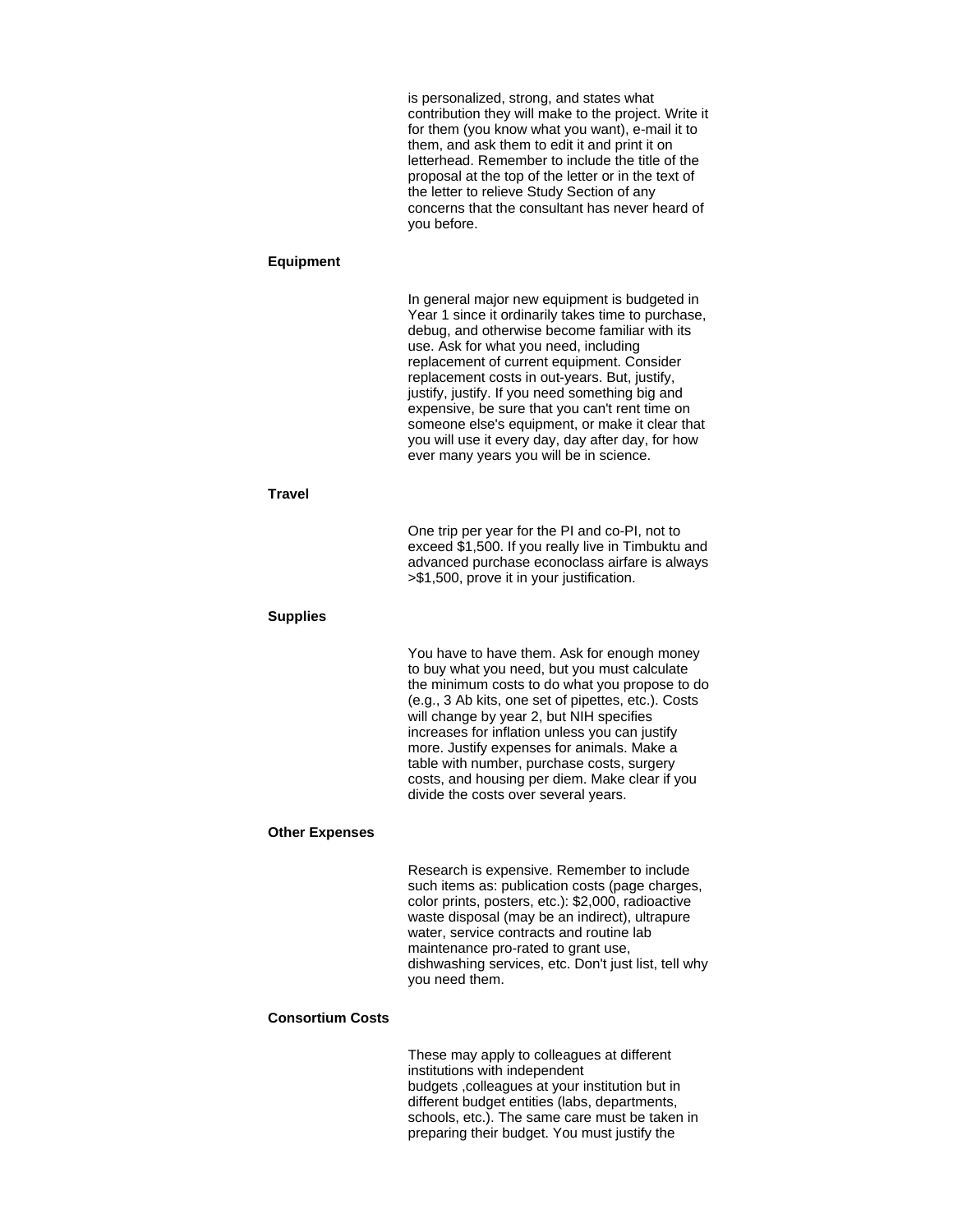need for the consortium arrangement and its costs as part of your budget.

### **Calculating Modules**

Once you have gone through the above process, you know approximately what everything will cost. Round up to the nearest \$25K and follow the instructions for a modular budget. Justify everything that is out of the ordinary.

\*If you take your time constructing your budget, it will match your work plan. Study Section will do the right thing. Of course, the funding agency has the final word! You will be ready.

### **TIPS**

- Be sure to ask for what you really need, not too little and not too much.
- Remember:
	- $\circ$  A study Section can smell a rat.
	- $\circ$  They expect people to be paid because they will be committed.
	- $\circ$  Study section will not support mentors not involved.
- Boyan's Rule:
	- o One technical person per 100% FTE.
	- $\circ$  Two technicians per grant is the magic number.
	- $\circ$  This can be more than two humans, but if  $>2$ , less than 100% commitments should be used.
- Remember that absolutely nothing will go the way you planned; add a few this-es and that's.

### **AVOID**

- Do not ask for \$'s for a department chair that will waft past your office to discuss your project. This person is an unpaid consultant.
- Basing your budget on your lab or institutional needs, such as your salary or support of a tech. Base your budget on what is needed to do the proposed work.

### Back to Table of Contents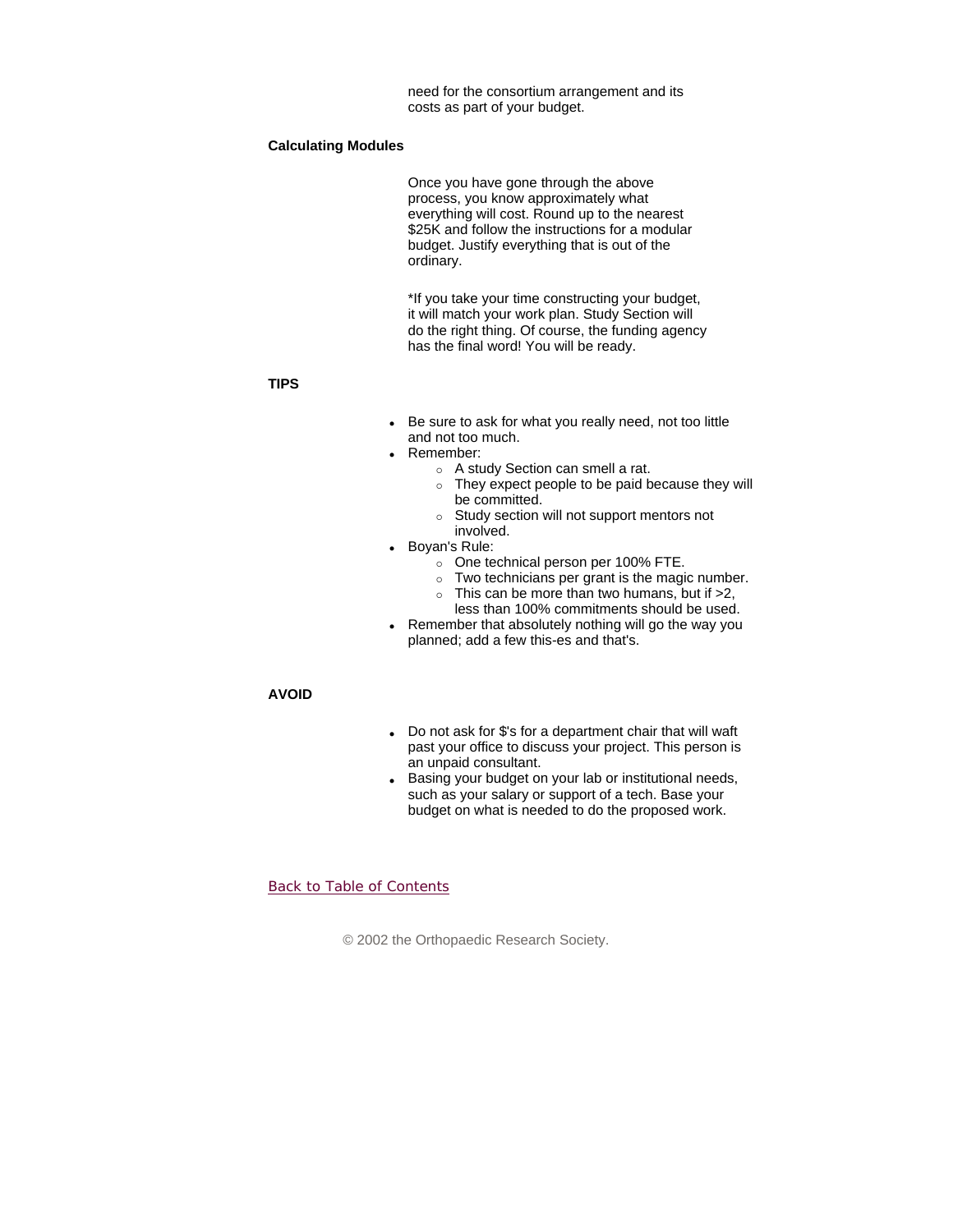

## **rthopaedic Research Society**

www.ors.org **Tue, Jan 11, 2005**

 **Home | Members Login | Contact Us | Disclaimer | Log out |** 

Go

Search This Site

| <b>INTERPRETING THE PINK SHEET</b> |  |
|------------------------------------|--|
|------------------------------------|--|

| Home           |  |
|----------------|--|
| Welcome To ORS |  |
| Contact us     |  |
| Log out        |  |

**Linda J. Sandell**

**The "pink sheet"** 

The NIH scientific review was traditional printed on pink paper and thus the name "pink sheet" was born. It hasn't been pink for a number of years now, but the name seems difficult to erase from the collective unconscious of grantees!

### **Archaic - what it isn't:**

- Not a pink sheet anymore
- Not a summary of the reviews anymore

### **What it is:**

- Compilation of reviews from primary, secondary and, possibly, a third review
- Short summary from the Scientific Review Administrator (SRA)

The following is an example of the first page of the Summary Statement.

*If your sheet looks like this, you should be very happy!*

JAMES PANAGIS, MD, MPH SUMMARY STATEMENT

301-594-xxxx (Privileged Communication) Application Number R01 AR99999-

1Review Group:

### **PATHOBIOCHEMISTRY STUDY SECTION**

Meeting Dates: IRG: JUNE 2000 COUNCIL: Sept./Oct 2000 Requested Start Date: 01/01/2001 MONROE,

MARILYN, PH.D. CEDARS-LEBANON HOSPITAL LOS ANGELES, CA 28098

Project Title: SIGNAL TRANSDUCTION IN MEN IN POLITICS

IRG Action: Priority Score: 103 Percentile: 2.5<br>Human Subjects: 10-NO HUMAN SUBJECTS INVO 10-NO HUMAN SUBJECTS INVOLVED Animal Subjects: 30 - ANIMLS INV> - VERIFIED, NO IRG CONCERNS

And if not…(that is, you are not in the top 10 percentile units,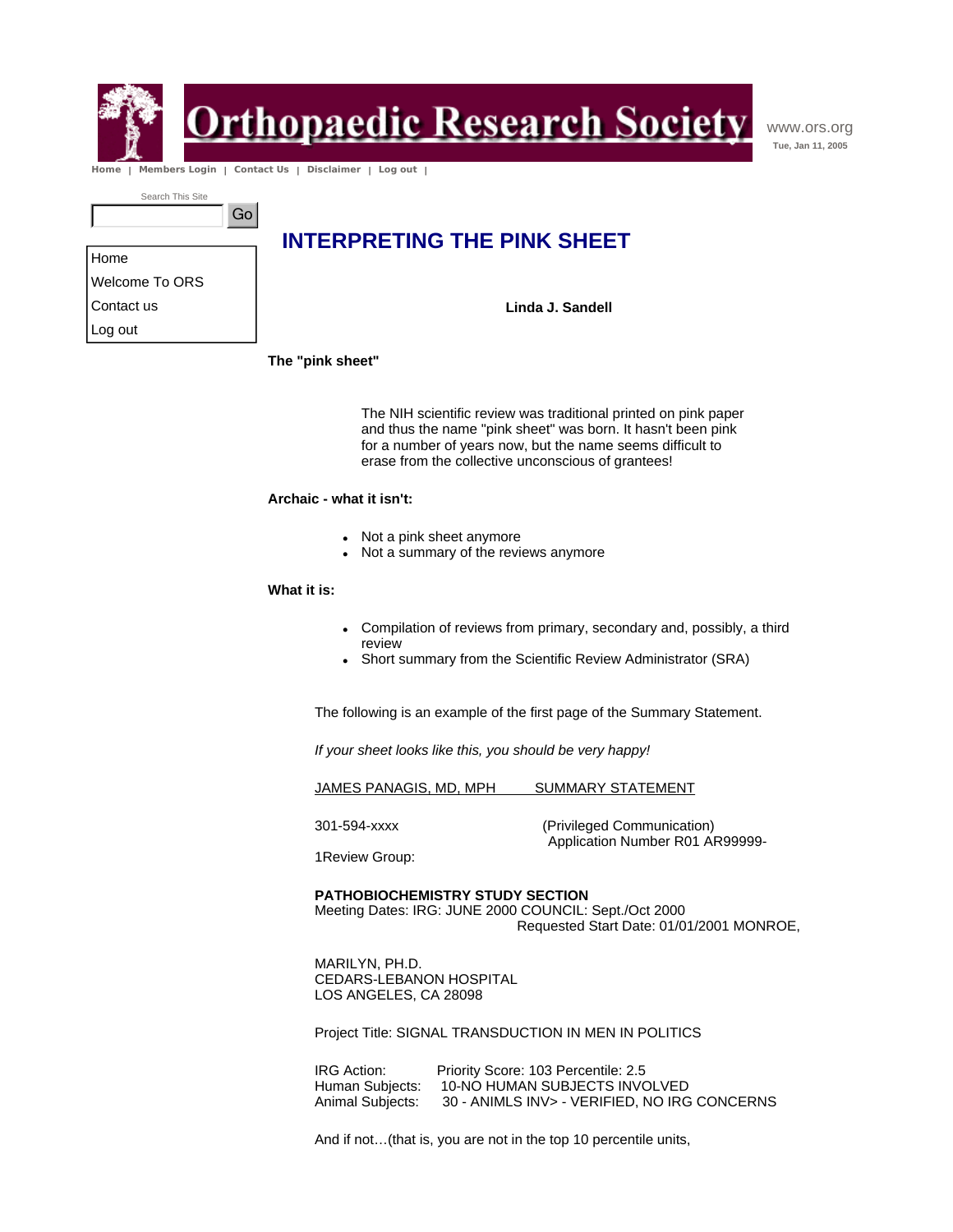I. Read the summary statement quickly II. Accept only good parts (just kidding) III. Underline what you CAN fix. IV. STAR the big problems V. DO NOT get paranoid - as you have just seen, this is a pretty good process VI. Gt over it!

### **The summary statement can be your best council.**

Read the reviews carefully

- Is there consistency among reviewers? Be honest
- Remember a proposal must be better than about 80% of the submitted proposals to be funded - this is a competition

### *What are the Consistent Comments?*

- Proposal too broad
- Proposal too diffuse
- Not enough experimental detail
- Too much experimental detail
- A specific experimental design does not lead to interpretable results

Can these be addressed?

*Is there a fatal flaw in the proposal?* For example, if your hypothesis is that BMP-7 is responsible for induction of chondrogenesis in perichondrial cells

And your Preliminary Results fail to demonstrate BMP-7 in or around perichondrium, you really have no basis for your hypothesis.

To guard against these breakdowns in logic (and they happen, amazingly easily), please have others read the proposal at many different times during its development. Breakdown in logic and rationale, difficulty in reading, and naivite can be easily picked up by a more neutral observer.

*Does the hypothesis lack novelty?* For example, BMP-2 stimulates bone development.

Or, Inhibition of enzyme activity will delay progression of osteoarthritis.

Where have you been?

Why are the reviewers unenthusiastic?

Often they will tell you quite directly, for example, "The lack of productivity of this investigator lowers the reviewer's enthusiasm for this proposal"

"The lack of a testable hypothesis renders this study a fishing expedition providing descriptive information at best"

*Focus you efforts on the main theme criticism (but answer all parts).* The following excepts are real

You want to go from this type of discouraging statement… "The current grant represents the first resubmission of a proposal evaluated in X, 2001. The previous reviewers had significant enthusiasm for for the topic and the hypotheses proposed. However, the application was criticized for poorly constructed and detailed experimental plans that were insufficiently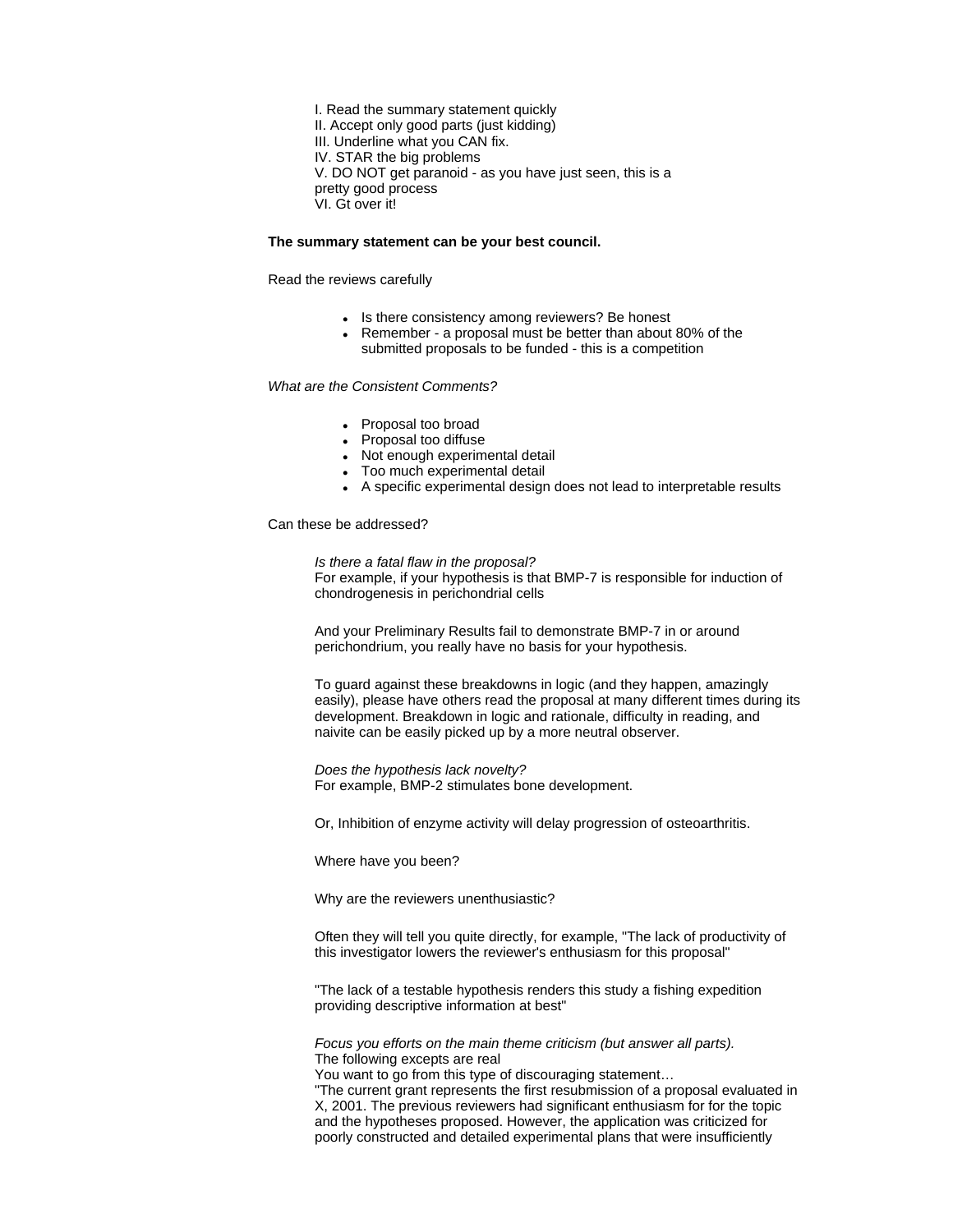supported by preliminary data and were lacking in interpretations of potential results. Serious concerns remain that the sloppiness of the written plan may correlate to imprecision in the actual design and execution of the experiments as well, particularly in newly proposed areas of investigation"To this very positive statement…

"...The grant proposal now represents a well-written, well-organized, hypothesis-based project, that offers an appropriate experimental design, which makes innovative use of sophisticated new analytic methodologies, and live human subjects, describes proper statistical analyses, and is underpinned by solid supporting preliminary data. These positive elements are augmented by the strengths of the principal investigator and his diversified (combined Basic science and clinical) research team, and environment.

The following are a group of hypothetical comments you may experience, please give them some time and consideration and discuss with fellow grantees.

"The experimental plan was extremely difficult to follow." You would:

"The preliminary data did not support the interpretation." You would:

"The investigator has no track record." You would:

### **Other Information in the Summary Statement**

The Program Director will be your contact to the NIAMS

Members of the Study Section

You will not know who reviewed your proposal, but all members of the meeting group should have voted.

### BUDGET

| Project Year | <b>Direct Costs</b><br>Requested | <b>Direct Costs</b><br>Recommended | Estmated<br><b>Total Cost</b> |
|--------------|----------------------------------|------------------------------------|-------------------------------|
| 1            | 200,000                          | 200,000                            | 296,000                       |
| 2            | 200,000                          | 200,000                            | 296,000                       |
| 3            | 200,000                          | 200,000                            | 296,000                       |
| 4            | 200,000                          | 200,000                            | 296,000                       |
| 5            | 200,000                          | 200,000                            | 296,000                       |
|              | 1,000,000                        | 1,000,000                          | 1,480,000                     |

This is a lot of money!

### **Resubmission**

Introduction to revised grant

- Three pages maximum
- Be very nice and business-like
- Be succinct and hit major points first

Then answer all smaller points:

The proposal will likely have new reviewers - at least one or two, so make sure you are speaking to a broad audience. The are unlikely to bring up new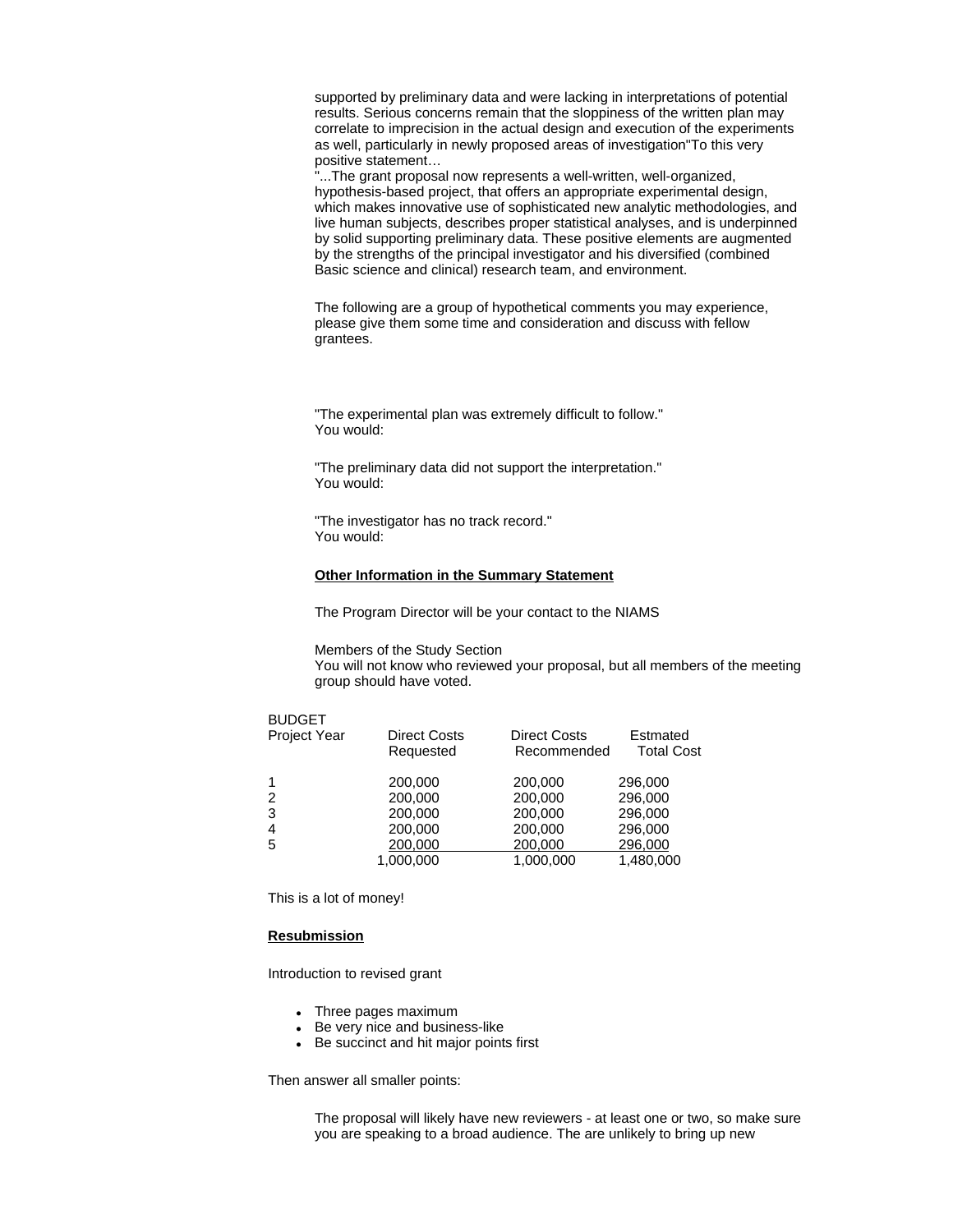criticisms unless you give them new targets. They will be most concerned for response to the previous reviewers comments. However, they must review the grant anew taking into account the previous review and your responses. It is possible that new criticisms will arise.

Indicate changes in the body of the proposal

- Underline (no), italics (good), bold ( usually no)
- Sidebar (good for large sections)

Back to Table of Contents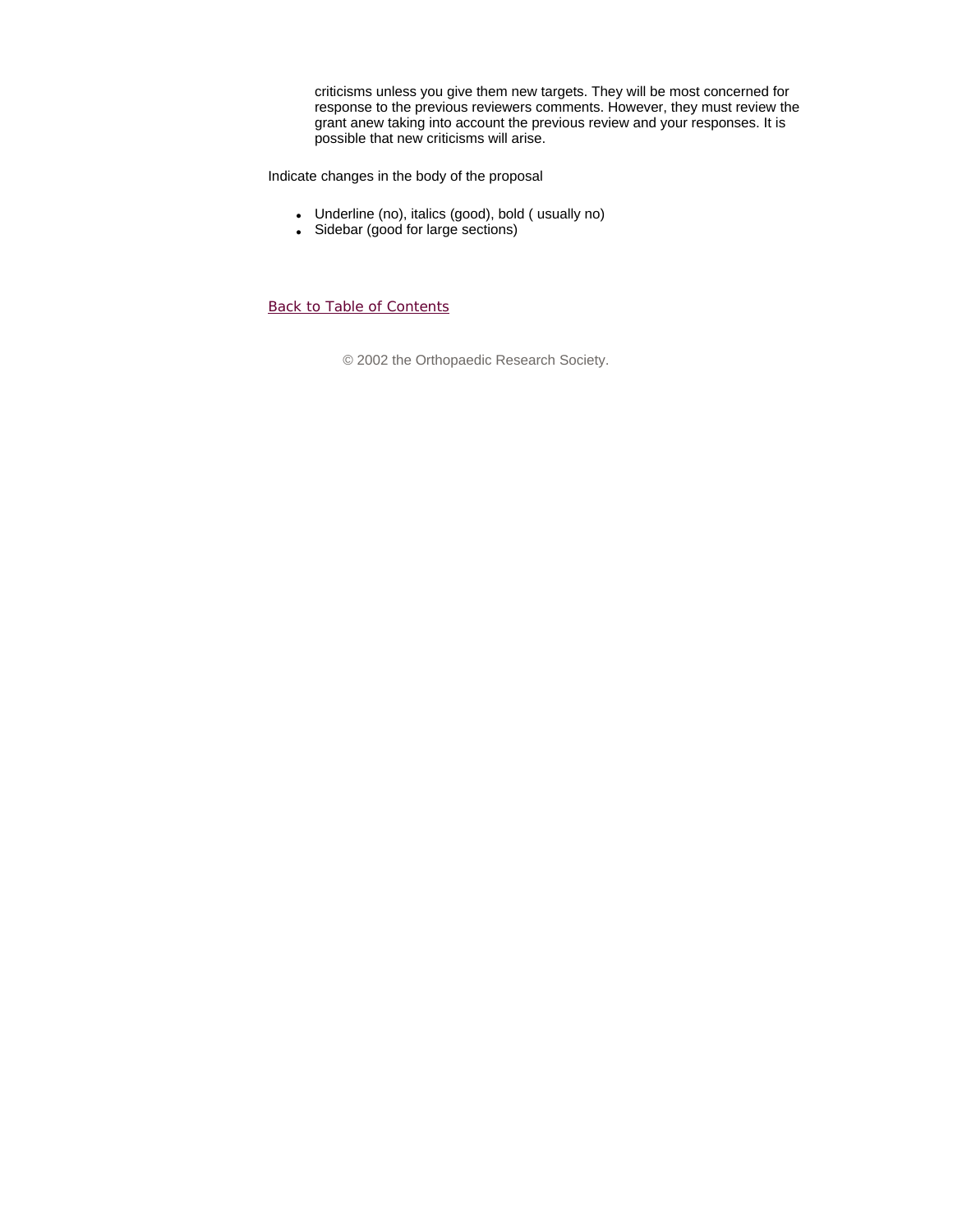

## **Drthopaedic Research Society**

www.ors.org **Tue, Jan 11, 2005**

 **Home | Members Login | Contact Us | Disclaimer | Log out |** 

Go

Search This Site

## **GETTING THE FIRST GRANT**

Home Welcome To ORS

Contact us

Log out

- **Scott A. Rodeo**
- Make sure the hypotheses are testable using the methods described.
- In the methods section, relate the experiments very specifically to the hypotheses / specific aims. Give a detailed explanation how the experimental result will support the hypothesis. Don't assume the reviewer's are on the same wavelength as you are. Explicitly state the rationale linking hypothesis to specific experiments.
- Have a logically sequenced order to the experimental design, that is, one part leads to the next to the next etc.
- Anticipate what might go wrong and have back-up plans for what to do e.g., what will you do if no differences are detected between groups? What would a negative result mean, and how will the study proceed in the light of such a negative result?
- Do not propose development of a new model (if model fails-grant fails).
- Demonstrate that you can do/have done the techniques proposed.
- Try to have some publications in the area of the grant, to show expertise and preliminary data
- Establish collaborations for methodology/techniques for which you do not have expertise. Include experts in field as help. Don't go it alone!
- Have a "mentor" who is part of the grant. Preferably this person is a PhD if you are an MD clinician-scientist.
- Stick to your area of expertise, as demonstrated by preliminary data.
- Carefully write the preliminary information section to demonstrate that you have the ability/resources/experience to carry out the grant.
- Provide good supporting letters.
- As a young investigator, try to convince the reviewer that you are going to be a productive investigator in this area over time. Supporting letters should also make this point.
- Respond carefully to reviewer's comments/criticisms when re-submitting.
- Follow instructions!! (length of each section, etc.).
- Proofread carefully before submitting.
- Consider industry funding and foundation funding for preliminary studies to collect enough data and establish a "track record" of production.
- Review and re-review the grant prior to submitting.
- Have experienced investigators in your department critically review the grant.

Back to Table of Contents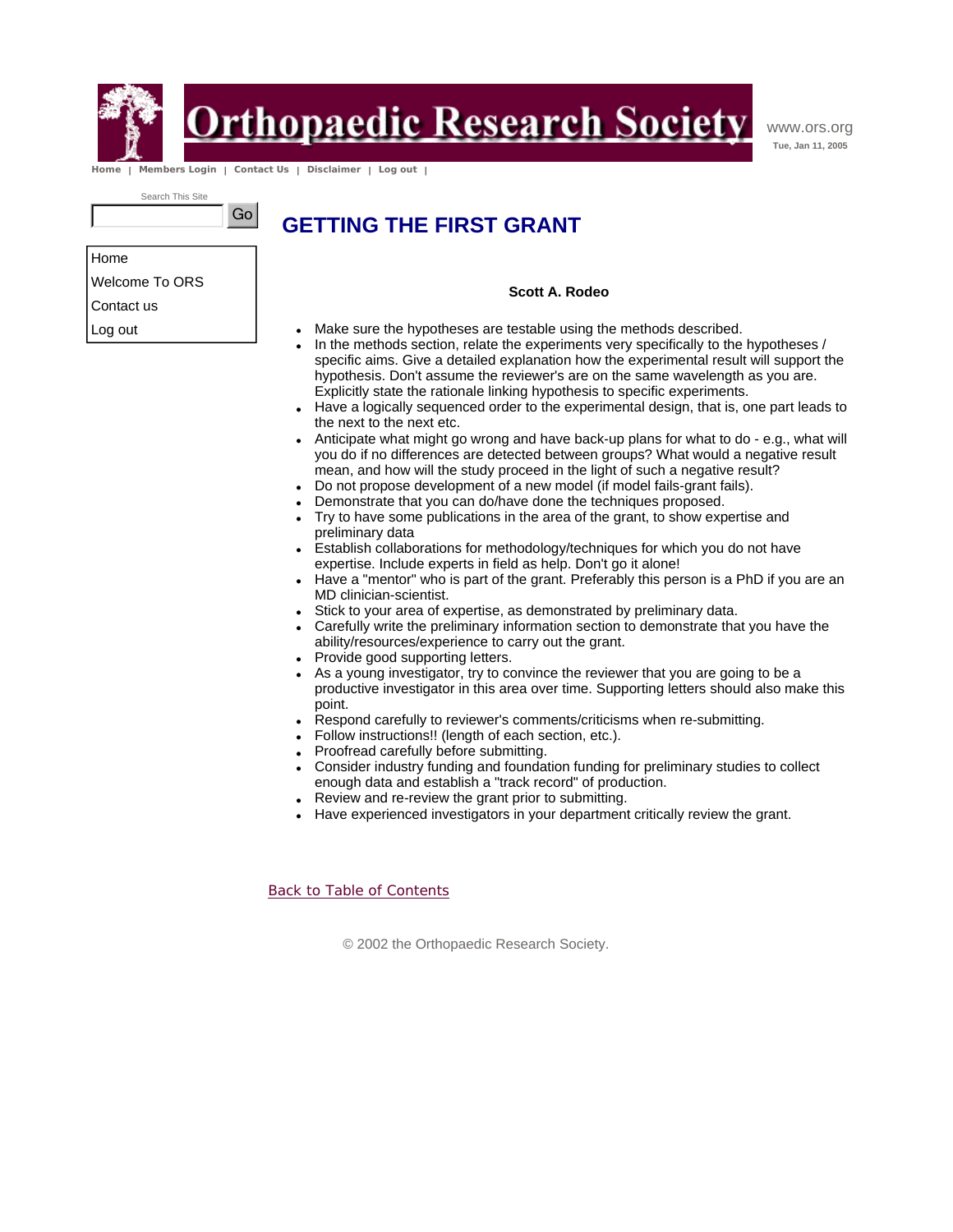

**Orthopaedic Research Society** 

www.ors.org **Tue, Jan 11, 2005**

 **Home | Members Login | Contact Us | Disclaimer | Log out |** 

Go

Search This Site

### **"IL DESTINO DI GRANT APPLICATIONIO" BY GIUSEPPE LINGUINIBR>**

**(Courtesy, Dr. Timothy Wright)**

| Cast (in order of vocal appearance):             |  |
|--------------------------------------------------|--|
|                                                  |  |
|                                                  |  |
|                                                  |  |
| Nicolette, Alfredo's secretary  Soprano          |  |
|                                                  |  |
|                                                  |  |
|                                                  |  |
| Stephano, Scientific Review Administrator  Basso |  |
|                                                  |  |
|                                                  |  |

### **Act I, Alfredo's Office:**

The curtain rises showing Alfredo sitting in his office with two postdocs, working on a manuscript which has been rejected by Nature. In a dramatic opening aria, they lament the fact that the reviewers found the manuscript unexciting ("I reviewers sono malto stupidi"). Nicolette, the secretary arrives with a box of NIH grant applications for Alfredo to review. Alfredo opens it, and finding only 12 grant applications, rejoices. He is joined by the two postdocs and the secretary in a quartet in which they sing of the virtues of having to review only 12 applications ("Il lighto loado"). Their happiness soon turns to sorrow when Alfredo discovers a note indicating that he is primary reviewer on an additional 18 applications which will arrive at a later date ("Il grande boxo digranti"). The four lament the twist of fate, Murphy's law, and the Peter Principle. Alfredo, realizing that he will have no time to spend with his lab group or family for the next 6 weeks, sadly departs for home carrying the box of applications.

### **Act II - Scene 1, Alfredo's office:**

One month later, Alfredo is still hard at work on the applications, having completed only 4, and these were the short R15 applications. He sings a sad aria, reflecting on the fact that the Scientific Review Administrator wants the triage list the next day ("Il listo di crappo"). Nicolette enters with an envelope from NIH. Alfredo, thinking it contains yet another supplement, tosses it onto a pile, and tries to find his place in the application he was reading. Just then, Wu Li enters with some important data that needs to be published immediately, before the competitors beat them to it. They sing a duet ("La publicazione o il scoopo") in which Alfredo laments that he has no time to help write the manuscript as he really must get through 26 more applications before the meeting next week. Wu Li leaves, and Alfredo returns to the grant application, only to be interrupted by Kathy. She is distraught that she hasn't gotten a raise in the two years since she has been with Alfredo. He promises her a large raise if his own application is funded, explaining that he is waiting for the summary statement ("Il

Home Welcome To ORS Contact us Log out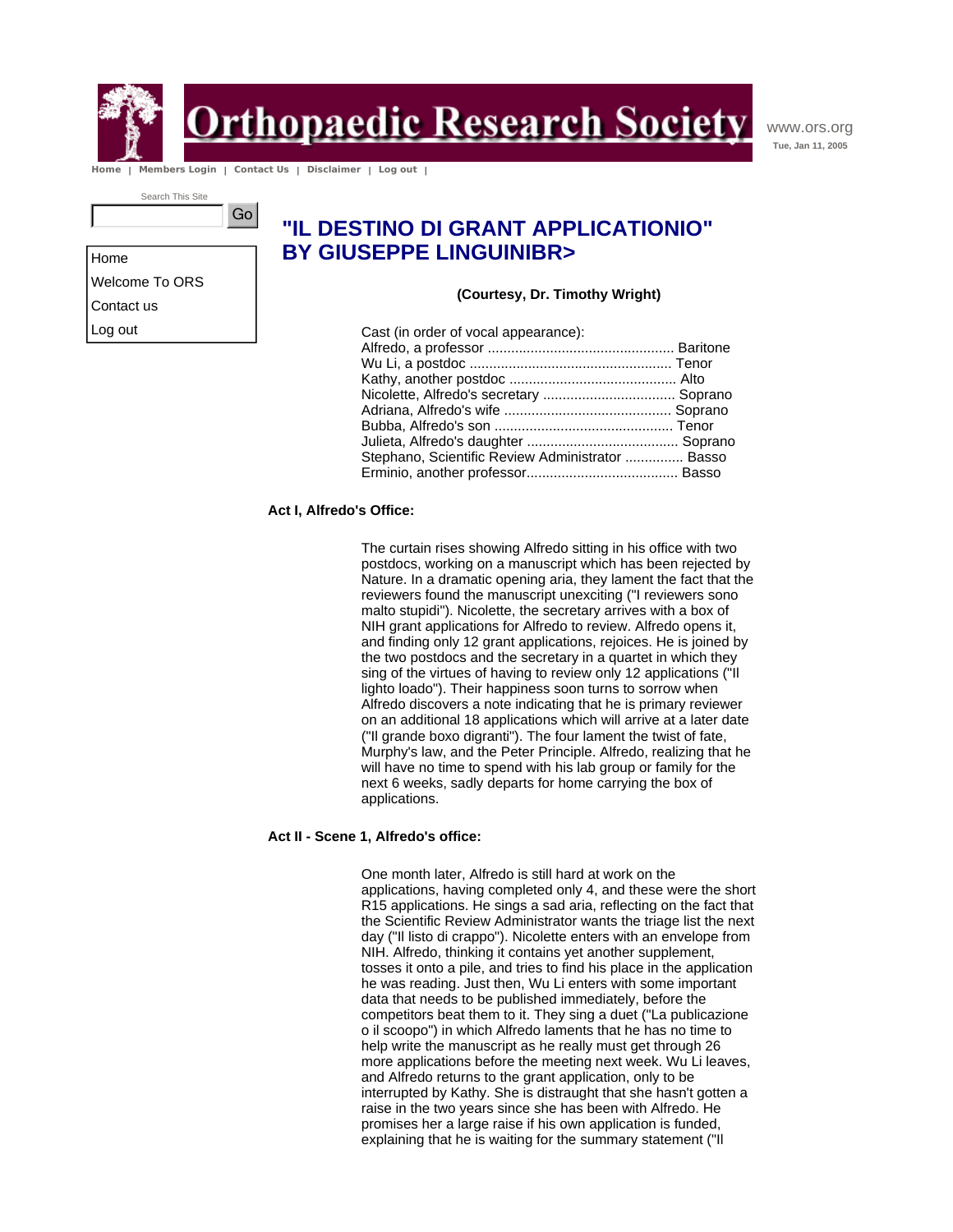sheeto pinko"). After their duet, Kathy leaves and Alfredo returns once again to the application. Within a minute, he jumps out of his seat and grabs the envelope he hastily tossed onto his desk, realizing that it is the long-awaited summary statement ("La posta junko o il sheeto pinko").

Trembling, Alfredo tears open the envelope and lets out a cry upon seeing the score, which is clearly not in the fundable range. He sings a moving aria lamenting the lack of sufficient funding for basic science ("Mio granto finito"). Unable to concentrate anymore, Alfredo goes home.

### **Scene 2, Alfredo's home:**

Later that night, Alfredo arrives home. His wife and children are ecstatic that Alfredo has come home before they have gone to sleep. However, their happiness is short-lived as they learn the reason for his surprise homecoming. His family is not sympathetic to the fact that only a small number of people actually get their grant applications funded, and are upset that Alfredo's application was only considered `excellent' not 'outstanding' ("Papa - un nincompoopo"). Disheartened, Alfredo sits down at his desk and begins to read an application. However, just as at work, he can't read for more than a minute until his children or wife interrupt him for something.

This continues for a couple of hours, at which point Alfredo has nearly finished reading an entire page of the application, but unfortunately falls asleep before getting to the next page.

### **Act III, A Holiday Inn in the Bethesda Valhalla, home of the Gods and Goddesses of the NIH:**

The scene opens to reveal a large table surrounded by serious looking me and women. Alfredo is among the mortals, who have been invited to Valhalla to decide the fate of 137 grant applications. At the side of the room are the Gods and Goddesses of NIH, the program officers of the various agencies, dressed in white tunics. They are feeding from a large tray of grapes, and drinking decaf coffee. Stephano, the Scientific Review Administrator begins the meeting with a hourlong aria about the grant review process and the need for confidentiality ("Non asko, non tello"). The first grant application to be reviewed is one with Alfredo as the primary reviewer. Alfredo likes this grant application since it describes an imaginative series of experiments that concern an important but not well studied biological question ("Se succeede, - il Nobel Prizo"). Furthermore, this, application described all of the key points in a single page; the limit of Alfredo's attention span with all of the interruptions he gets. His enthusiasm is countered by the other reviewer in what is probably the most famous aria of the opera ("Non hypothesiso, non preliminary dato"). Other reviewers join in with other comments regarding the lack of independence of the applicant, the lack of feasibility studies, and the general observation that the area must not be very important or else others would be working on it. Finally, the Grants Technical Assistant rises and joins in the singing ("Givmi il floppi disko"). Everybody in the room finally joins in except for the Gods and Goddesses, who have loved from the tray of grapes to a large table filled with melon balls, which they eat with toothpicks, and a man in a Holiday Inn Valhall tunic who is restocking the toothpicks. As it is clear that no new comments have been made for at least 45 minutes, a vote is